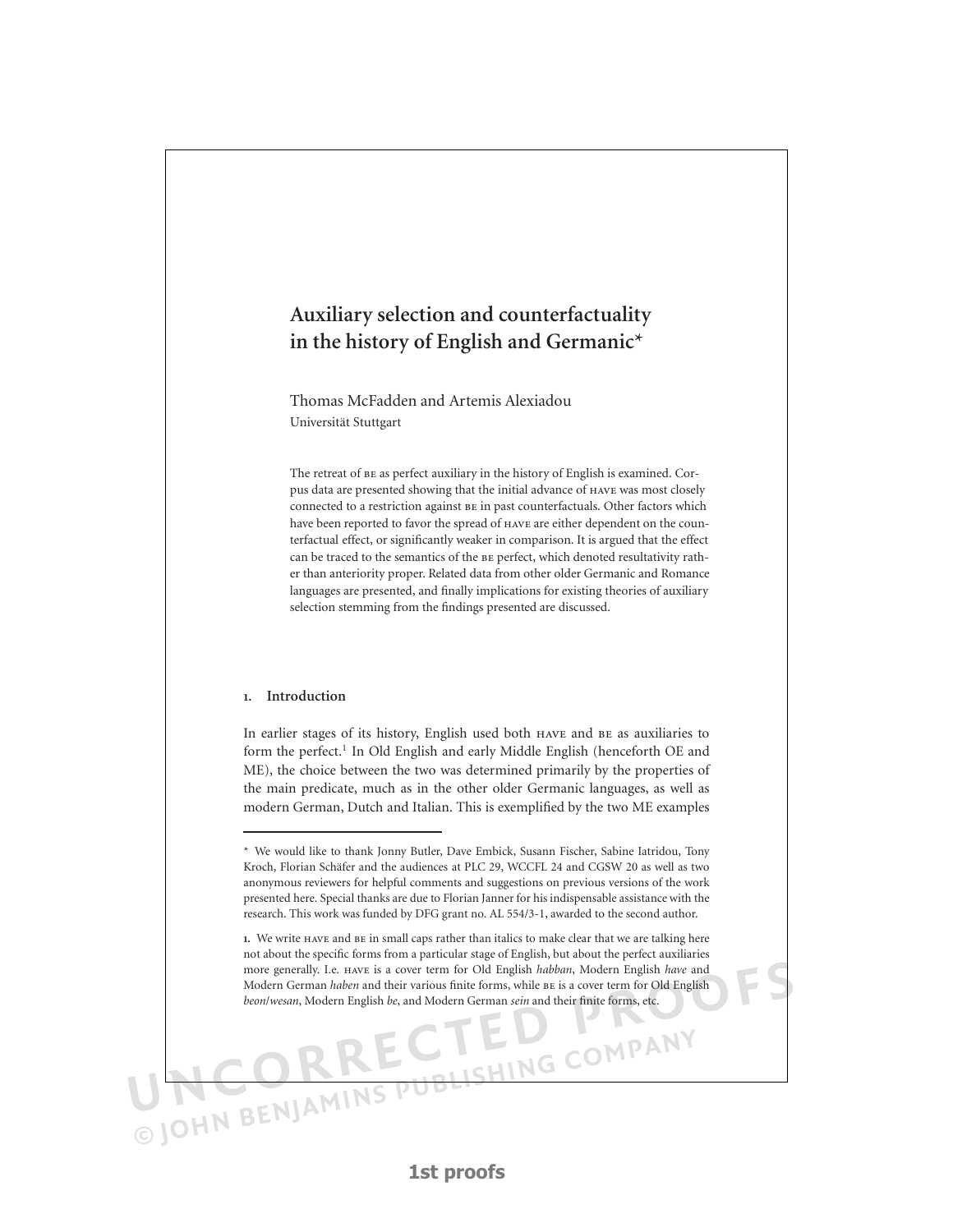in 1.<sup>2</sup> In example (1a), the non-agentive, change-of-state verb *fall* takes be, like German *fallen*. By contrast, in (1b), the agentive activity verb *fight* takes have, like German *kämpfen*.

- (1) a. *as* when they three were fallen asleep... *ha þreo weren ifolen onslepe. . .*
	- 'When the three of them had fallen asleep. . . ' (CMANCRIW-2,II.272.440)
	- b. *. . . huanne hi heþ wel yuoŠte*
		- ...when he has wel fought
		- '. . .when he has fought well' (CMAYENBI,252.2315)

In the course of the ME period, have first began to show up with verbs that previously only took be. According to previous studies, have was favored at this time especially in various modal and irrealis contexts, past perfects, infinitive and progressive perfects, negatives, and iterative and durative contexts (see especially Rydén & Brorström 1987; Kytö 1997).<sup>3</sup> During the Early Modern English period (henceforth EModE), be was increasingly restricted to the most common intransitives *come* and *go*, before being pushed out here as well over the course of the 18th and 19th centuries. By around 1900, the modern situation was reached, where have is the universal perfect auxiliary, and be appears only in relics.<sup>4</sup>

This development raises a number of questions, both historical and theoretical. First, why did have start spreading at the expense of be in the first place? In other words, what made English different from German, Dutch and Italian, where be has been retained in full force up to the present? Second, what is the relevance of the factors identified by previous researchers which we noted above? Which of them really had the strongest effects, how are they related to each other, and why did they favor have in the first place? Third, why did the change take on the or-

 $\overline{6}$ **JOHN BENJAM** 

**<sup>.</sup>** The data for this chapter come from the *York-Toronto-Helsinki Parsed Corpus of Old English Prose* (Taylor et al. 2003), the *Penn-Helsinki Parsed Corpus of Middle English*, 2nd edition (Kroch & Taylor 1999) and the *Penn-Helsinki Parsed Corpus of Early Modern English* (Kroch et al. 2005) The final line of each example gives the sentence ID as it appears in the original corpus file.

**<sup>.</sup>** Notable earlier discussions of the change include Hoffmann (1934), Fridén (1948), Johannisson (1958), Mustanoja (1960) Traugott (1972), Zimmermann (1973), Kakietek (1976). Most of the have-favoring factors mentioned in the text were already identified by one or more of these scholars. However, we will mostly discuss the details reported by (Rydén & Brorström 1987) and Kytö (1997) because their studies were based on modern techniques of corpus-based research. Thus their claims are based on explicitly reported and replicable numbers.

HING COMPANY **.** E.g., be is retained in fixed phrases from the (archaic/archaizing) Christian liturgy like *Christ is risen*. Its productive occurrence with *gone* cannot be interpreted as a true holdover of its use as a perfect auxiliary. In this usage, *gone* is a (lexicalized) stative adjective, not a real perfect participle. Evidence for this is that be is not possible with *gone* in unambiguously eventive contexts (*They \*are/have gone to the store*) and of course the fact that it is only *go* that behaves this way.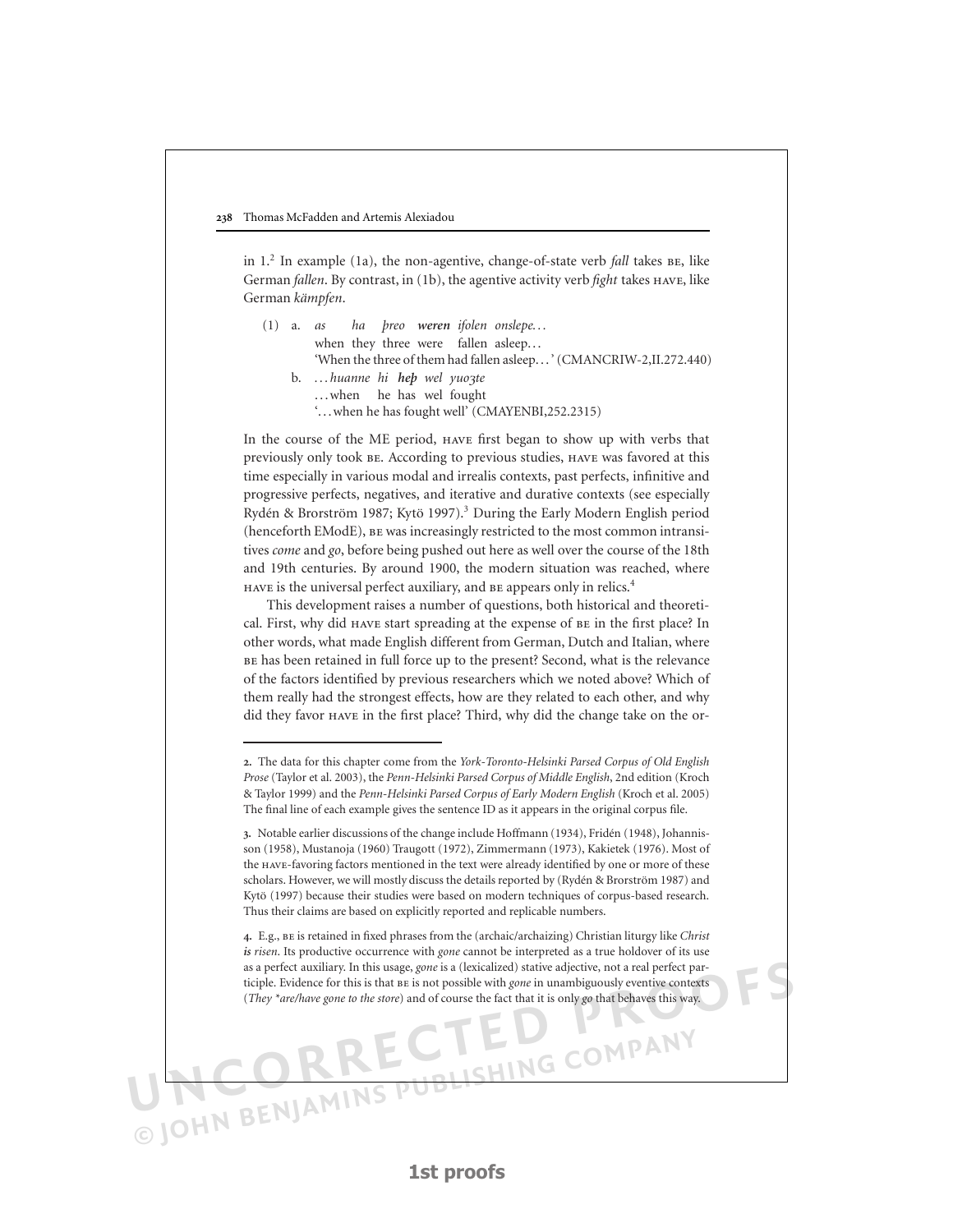der of 800 years to go to completion? Was it really a single, monolithic change, or are we dealing with a series of potentially independent developments which conspired to erode away the use of BE? Fourth, what implications does this change have for general theories of auxiliary selection? Can we integrate the diachronic data from English into accounts designed to deal with synchronic data from German, Dutch and Italian, or will the English data force us to revise or even abandon such accounts?

The first question above will serve as our point of departure. We will look at the first appearance of have with the verb *come* – one of its earliest clearly identifiable advances onto territory previously held by be – and find that it relates to a ban on be in past counterfactuals. Our examination of this counterfactual effect will lead us to at least partial answers to the other questions just posed. We will propose an account for the effect based on a difference in the semantic status of be and have, framed in terms of Iatridou's (2000) Exclusion theory of counterfactuals, and show how it relates to other factors that influenced auxiliary selection. We will present evidence on the chronology of the changes involved, showing that the spread of have was in fact *not* a single change and offering a proposal for why the counterfactual effect became relevant when it did. Finally, we will present data from other languages that show similar effects and lay out the problems that such effects present for existing theories of auxiliary selection.

## **. The first appearances of have with** *come*

For a number of reasons, *come* is an ideal verb to focus on when investigating the loss of be as a perfect auxiliary in English. First, among the verbs that can take be in the perfect, it is by far the most frequent, which means that we can get large enough numbers to allow basic statistical analysis.<sup>5</sup> Second, clauses containing the past participle of *come* with a form of be are unambiguous perfects in all periods. Since *come* has no transitive uses, there are no formally identical passives, and there is no uncertainty like we find with *he is gone*, as *come* never develops a lexicalized adjectival reading. Third, and perhaps most importantly, *come* selected be categorically in the earliest historical periods of English. This means that we can identify as an innovation the point in time when *come* first starts showing up with auxiliary have. Indeed, this is one of the clearest indicators we have for when the loss of be in favor of have first got underway. By examining the earliest examples

<sup>5.</sup> For example, in our ME corpus, of the 676 perfects with verbs that take BE at least once, 273<br>have *come*. Next in frequency are go with 107 and *fall* with 39.<br>**RRECIEM** MING COMPANY **.** For example, in our ME corpus, of the 676 perfects with verbs that take be at least once, 273 have *come*. Next in frequency are *go* with 107 and *fall* with 39.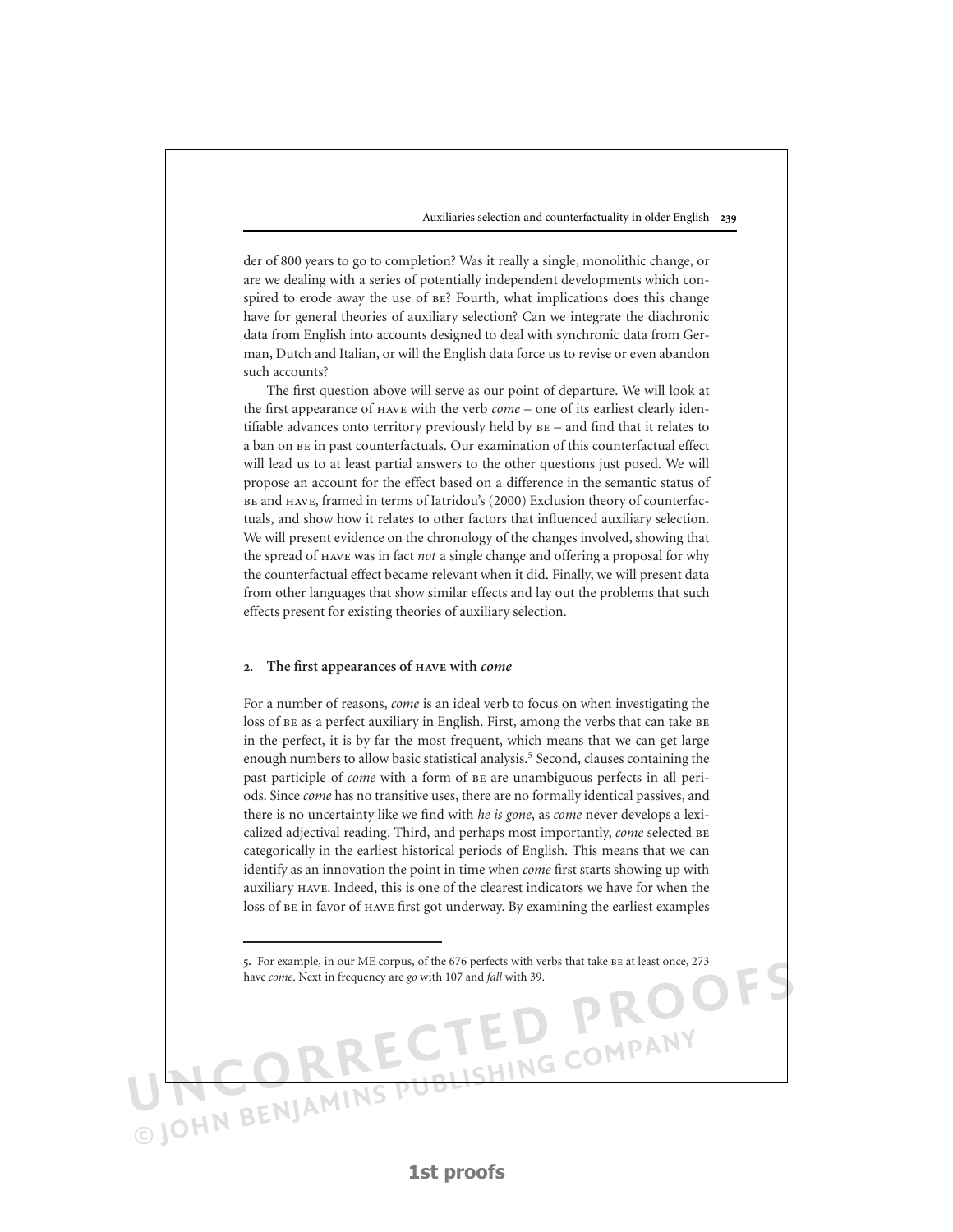**Table 1.** Auxiliary selection with come

|                 | <b>OE</b>    |                 |                  | ME              |                  |                  | EModE           |                 |
|-----------------|--------------|-----------------|------------------|-----------------|------------------|------------------|-----------------|-----------------|
|                 |              | $1150-$<br>1250 | $1250 -$<br>1350 | $1350-$<br>1420 | $1420 -$<br>1500 | $1500 -$<br>1569 | $1570-$<br>1639 | $1640-$<br>1710 |
| BE              | 93           | 64              | 11               | 97              | 75               | 138              | 200             | 72              |
| <b>HAVE</b>     | $\mathbf{0}$ |                 | $\Omega$         | 14              | 11               | 20               | 32              | 25              |
| Total<br>% HAVE | 93<br>0%     | 65<br>1.5%      | 11<br>0%         | 111<br>12.6%    | 86<br>12.8%      | 158<br>12.7%     | 232<br>13.8%    | 97<br>25.8%     |

of *come* with have, we may then be able to get an idea of why the change began in the first place.

Table 1 shows the incidence of the two auxiliaries with *come* throughout the time covered by the three corpora.<sup>6</sup> As alluded to above, be is *obligatory* with *come* in OE, and nearly so through the first half of ME. have first appears in significant numbers quite suddenly in the third ME period (1350–1420). Its frequency jumps immediately to around 13%, but then stays at essentially that same level for several centuries, well into EModE. In the third and final period of the EModE corpus (1640–1710), have again becomes more common, but even still has only about a 26% share.

Some observations are possible purely on the basis of these numbers. First, it looks like we can put the beginning of our change in the 3rd period of ME. This is where have first shows up with *come* in significant numbers, and this is where we will want to first focus our attention, to see if there is anything notable about the examples with HAVE.<sup>7</sup> Second, we have the beginnings of an answer to the third question posed above about why the loss of be took so long to complete. Apparently, it was not a single gradual change, but rather a series of discrete changes, each increasing the frequency of have by a small amount. Specifically, something happened around 1350 that first made have possible with *come*. After this, things were stable again for a few hundred years, before something else happened around 1650 causing another jump in the use of have. We do not yet have reliable data for the period after 1710 (Late Modern English), so we cannot say whether the subsequent development was a single gradual rise in the frequency of have or a series of further discrete changes. In any case, we have confirmation that – at least with

**<sup>.</sup>** In the table, the ME and EModE data are grouped according to the periods distinguished by the corpora. The three periods distinguished by the OE corpus are collapsed, since there is no development to be seen there.

of the corpus is quite small in general, and perfects with *come* are particularly rare (note the fluctuation from 71 examples in M1, down to 11 examples in M2 and back up to 116 examples in M3), so we do not have enough d **.** Actually, it may be that the change began in the second period. However, the M2 portion of the corpus is quite small in general, and perfects with *come* are particularly rare (note the fluctuation from 71 examples in M1, down to 11 examples in M2 and back up to 116 examples in M3), so we do not have enough data to tell.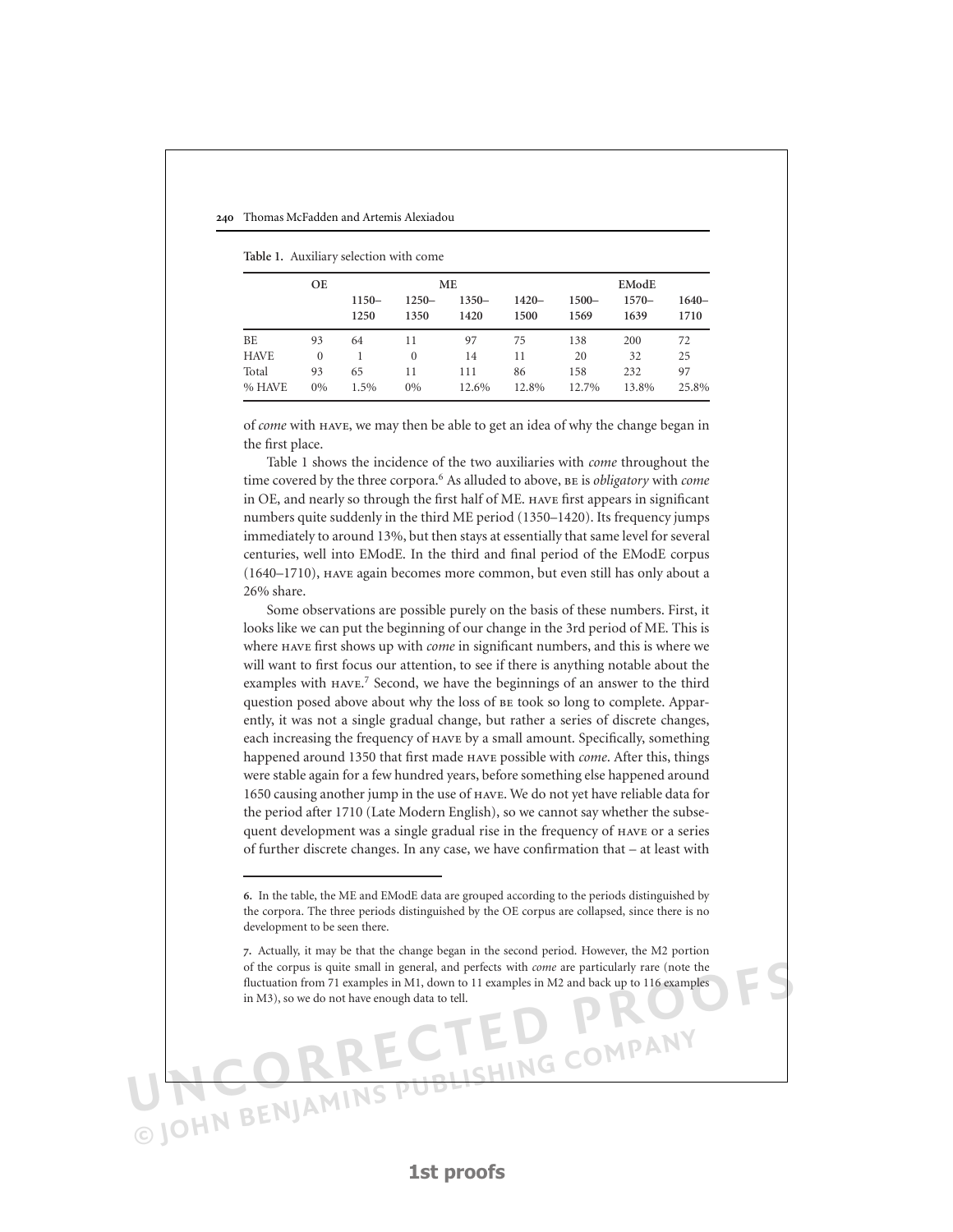| Auxiliaries selection and counterfactuality in older English 241 |  |  |
|------------------------------------------------------------------|--|--|
|------------------------------------------------------------------|--|--|

|  |  |  |  |  |  | Table 2. Perfects of come with HAVE by modality |  |
|--|--|--|--|--|--|-------------------------------------------------|--|
|--|--|--|--|--|--|-------------------------------------------------|--|

|                 | МE        |               | EModE     |           |           |
|-----------------|-----------|---------------|-----------|-----------|-----------|
|                 | 1350-1420 | $1420 - 1500$ | 1500-1569 | 1570-1639 | 1644-1710 |
| Counterfactuals | 5         |               |           | 9         |           |
| Modals          | 4         |               |           | 8         | 4         |
| Other           | 5         |               | 11        | 15        | 14        |
| Total           | 14        | 11            | 20        | 32        | 25        |
| % Ctf/Modal     | 64.3%     | 90.9%         | 45%       | 53.1%     | 44%       |

*come* – the replacement of be by have was still far from complete at the beginning of the 18th century.

What was it, then, that caused have to first start showing up with *come* in period M3? As noted above, several factors have been identified by previous researchers as favoring the use of have over be, but the first examples of *come* with have mostly fall into a single category. Of the 14 clauses in question, 9 are in what we might call modal contexts. 5 are counterfactuals, like (2a), while 4 have overt modal auxiliaries above a non-finite form of  $H$ AVE, like (2b) and (2c).<sup>8</sup>

- (2) a. *And if þow hadest come betyme, he hade yhade þe maistre* and if you had come timely he had had the master 'And if you had come in time, he would have prevailed.' (CMBRUT3,227.4102)
	- b. . . .*she shulde nouŠt haue comen in his sight bi his wille* '. . . she would not have come into sight by his will.' (CMBRUT3,115.3483)
	- c. . . .*syþ þei myton liŠtly haue come to blysse* 'since they might easily have come to bliss' (CMWYCSER,303.1386)

Indeed, the frequency of counterfactuals and modals among perfects of *come* with have remains remarkably high throughout the time covered by our corpora, as shown in Table 2. Each column of the table splits up the perfects of *come* with

 $\odot$ **JOHN BENJAM** 

**ELD P'KU .** Both Arnim von Stechow and an anonymous reviewer have pointed out that, from a semantic point of view, in some of these examples the modal seems to scope *under* the perfect auxiliary. Thus we would have in effect a perfect of the modal, not a perfect of *come*, in which case the appearance of auxiliary have would be unremarkable. However, the morphosyntax of these sentences clearly places the modal above the perfect auxiliary, and a process which would derive this from the opposite underlying configuration would violate widely-assumed syntactic principles (see Condoravdi 2002; Stowell 2004: for discussion of essentially the same data in Modern English). What exactly is going on here to derive the apparent mismatch is not entirely clear, but barring a convincing analysis to the contrary, we will continue to assume that examples of this kind involve a perfect of *come*, and are thus of interest.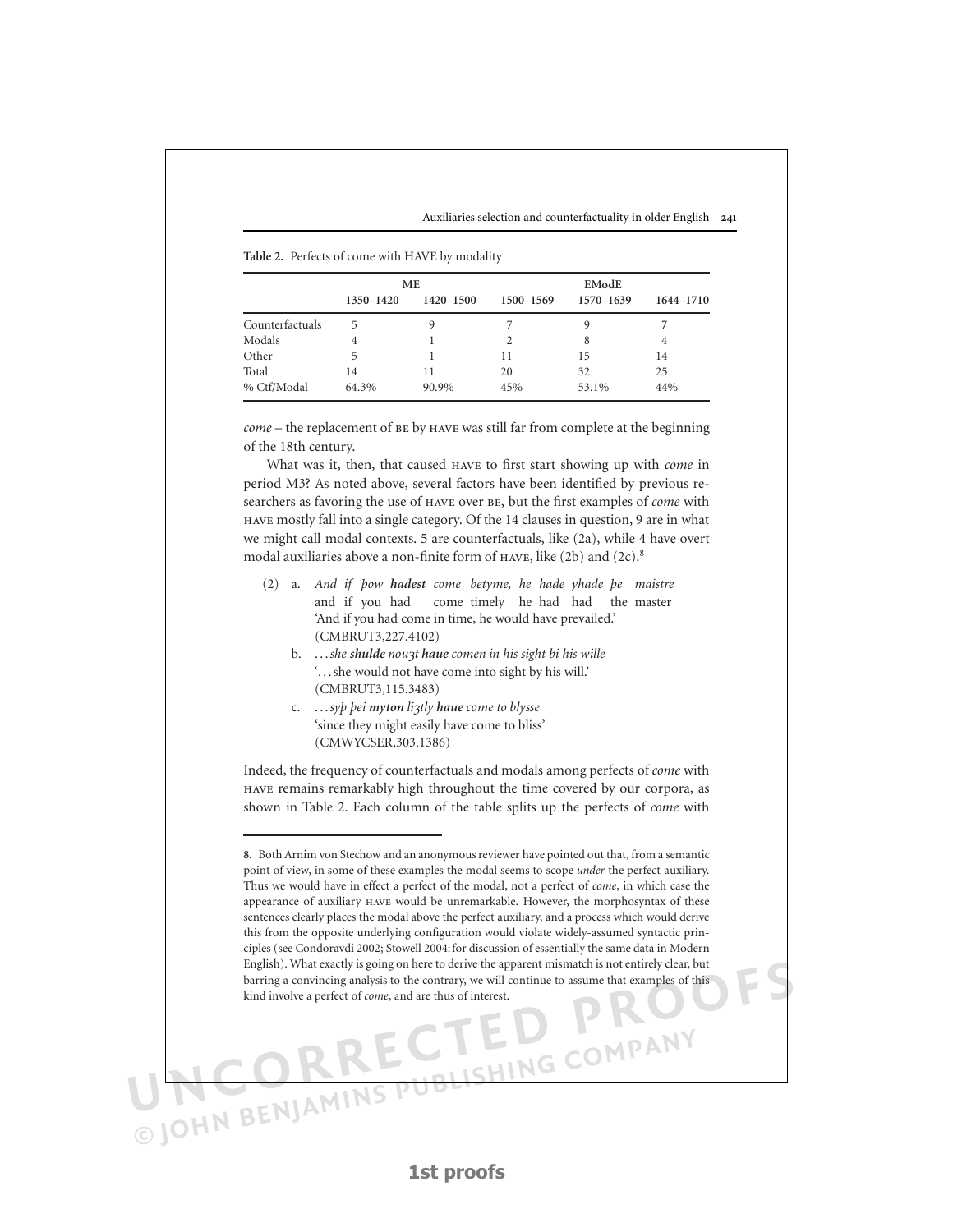**Table 3.** Modal and counterfactual pexfects with all intransitives

|                   | 1150–1250  | 1250–1350  | 1350-1420    | 1420–1500  |
|-------------------|------------|------------|--------------|------------|
| Intrans. perfects | 294        | 145        | 794          | 565        |
| Modals            | $3(1\%)$   | $7(4.8\%)$ | 54 (6.8%)    | 66 (11.7%) |
| Counterfactuals   | $5(1.7\%)$ | $7(4.8\%)$ | $91(11.5\%)$ | 83 (14.7%) |

have for a period into three categories: those with counterfactual semantics, those with a modal and all others, and indicates what percentage the counterfactual and modal sentence together make of the total. As we will see below, counterfactual and modal perfects are nowhere near this common overall, so it would seem that there is a connection between these contexts and the appearance of have. What is at first somewhat baffling is why it is not until the third period of ME that we start finding *come* with HAVE in such contexts. If modality favored the use of HAVE at this time, why didn't it do so earlier? This is a question that we will need to address if we want to have an explanation for the start of the loss of be in these environments.

A surprisingly clear answer is available. Perfects with counterfactual meaning or a modal above the auxiliary turn out to have been extremely rare in early ME, as shown in Table 3.<sup>9</sup> The top row of each column of the table gives the total number of intransitive perfects. The next two rows then indicate how many of these have an overt modal and how many have a counterfactual interpretation, along with in each case what percent of the total this represents. With *come* specifically, perfects with modals and counterfactuals are even more rare early on, as shown in Table 4.<sup>10</sup> So the reason why we don't find examples like *would have come* or *if he had come* before around 1350 is that there are very few examples at that time of modal and counterfactual perfects at all.<sup>11</sup> In other words, we do not *would have come* replacing earlier *would be come*. Indeed, we will see below that the latter was never actually possible. Rather, it is an innovation here that perfects are being used in modal contexts at all. In OE and early ME, modal and counterfactual clauses

**2706**<br>27**00HN BENJAN** 

**<sup>.</sup>** Our investigation of OE on this point is currently in progress. There are no perfects of *come* with modals in the OE corpus, and we have not yet found such examples with any other intransitive verbs. See below for discussion of the counterfactuals.

**<sup>.</sup>** This lag seems to be due at least in part again to the small number of texts from the M2 period and the low occurrence of *come* in the few texts that we have.

HING COMPANY **.** Modals were far more common outside the perfect. Counting clauses of all types, the rate of occurrence of modals for the four periods of ME was 1150–1250 10.0%; 1250–1350 12.5%; 1350–1420 11.5%; 1420–1500 11.7%. The differences between these numbers and the corresponding numbers for perfect clauses in Table 3 are statistically significant for the first three periods  $(M1: \chi^2$  26.4, p < .001, M2:  $\chi^2$  7.7, p < .01, M3:  $\chi^2$  17.0, p < .001), but not the fourth, by which time the modal perfect was fully established.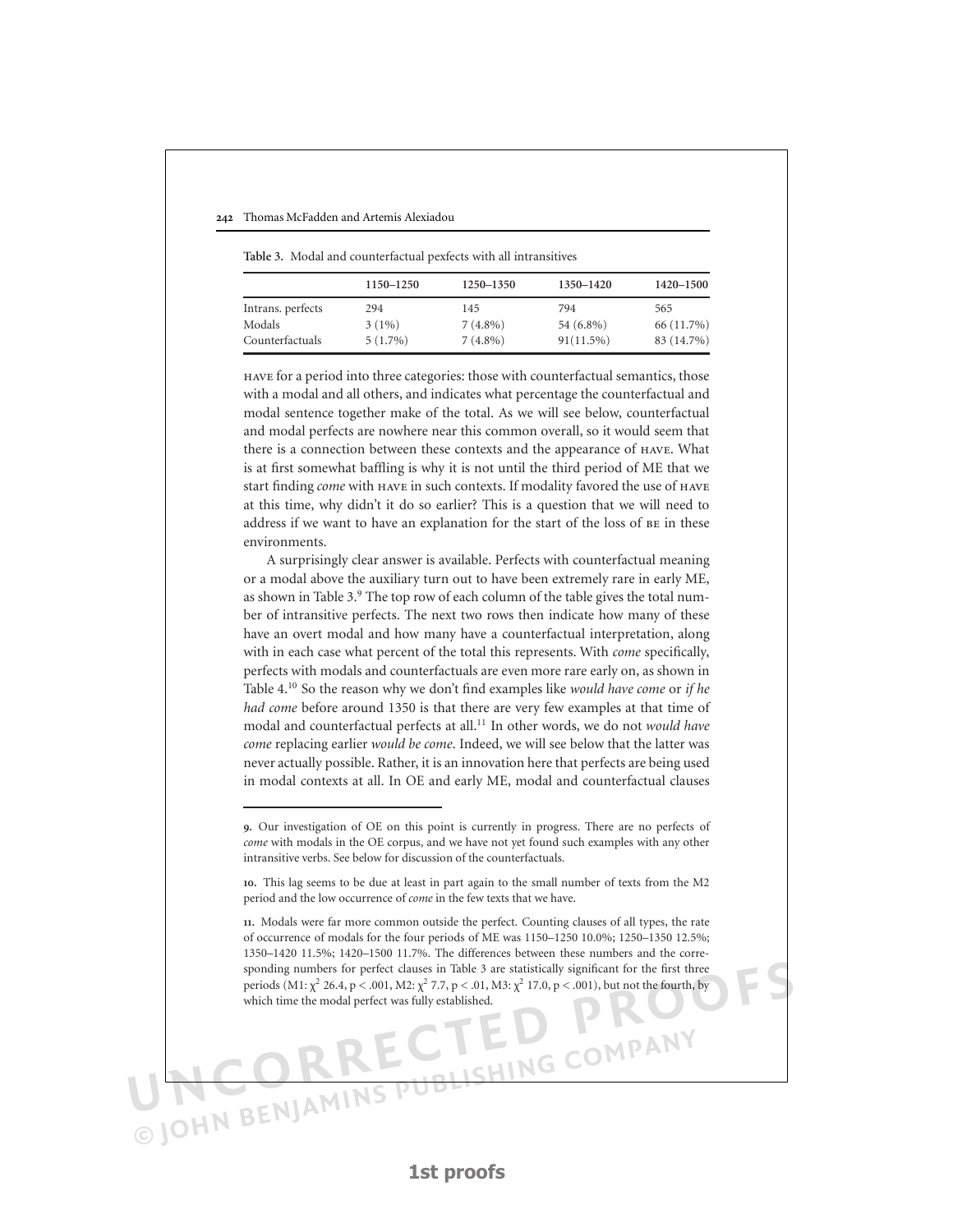**Table 4.** Modal and counterfactual perfects with come

|                  | 1150–1250  | 1250–1350 | 1350–1420  | 1420-1500   |
|------------------|------------|-----------|------------|-------------|
| Perfects of come | 65.        | 11        | 111        | 86          |
| <b>Modals</b>    | $0(0\%)$   | $0(0\%)$  | $4(3.6\%)$ | $1(1.2\%)$  |
| Counterfactuals  | $2(3.1\%)$ | $0(0\%)$  | $5(4.5\%)$ | $9(10.4\%)$ |

were expressed with simple past subjunctive forms, potentially with modals, but without any perfect morphosyntax (see e.g. Mitchell 1985:85), as in the following OE example (from Molencki 2000):

(3) *ac hit wære to hrædlic gif he þa on cildcradole acweald wurde* but it were too quick if he then on child-cradle killed were 'but it would have been too early if he had been killed in his cradle then' (ÆCHom i.82.28).

This change is just one part of the general expansion of the English auxiliary system and the spread of the perfect into new semantic contexts (see e.g. Traugott 1972; Warner 1993; Elsness 1997: for discussion of these developments).

This provides us with the beginnings of an understanding of our change. In the first half of ME, perfects first start being used in counterfactual and modal clauses, as part of the general expansion of the auxiliary system. At the same time, we see auxiliary have showing up with *come*, a verb that previously appeared only with be. A comparison of Tables 2 and 3 shows that these two innovations are related by more than just relative chronology. The frequency of counterfactuals and modals among perfects of *come* with auxiliary have is far higher than it is among other perfect intransitives: between 1350 and 1420, 64.3% of have + *come* perfects are counterfactuals or modals, compared with only 18.3% of other intransitive perfects; between 1420 and 1500 the frequencies are 90.9% and 26.4%.<sup>12</sup> Thus we can hypothesize that this initial spread of have was in fact due (at least in part) to the increasing use of perfects in modal contexts. As noted in the Introduction, the fact that modals and counterfactuals favored have in early English has been reported by previous researchers (see Fridén 1948; Mustanoja 1960; Traugott 1972; Rydén & Brorström 1987; Kytö 1997; Lipson 1999). However, the tight relationship between the first appearance of such contexts in the perfect and the very first advances of have has not to our knowledge been made explicit until now.

 $\overline{\odot}$ **JOHN BENJAN** 

**CTED PRU .** The percentages reported here for 'other intransitive perfects' are slightly lower than what one would get by adding the percentages for modals and counterfactuals in Table 3, because the latter are for *all* intransitive perfects, while the former exclude the perfects of *come* with have, since it is their behavior we are comparing. The differences are again statistically significant: for M3  $\chi^2 = 20.2$ , p < 0.001; for M4  $\chi^2 = 24.1$ , p < 0.001.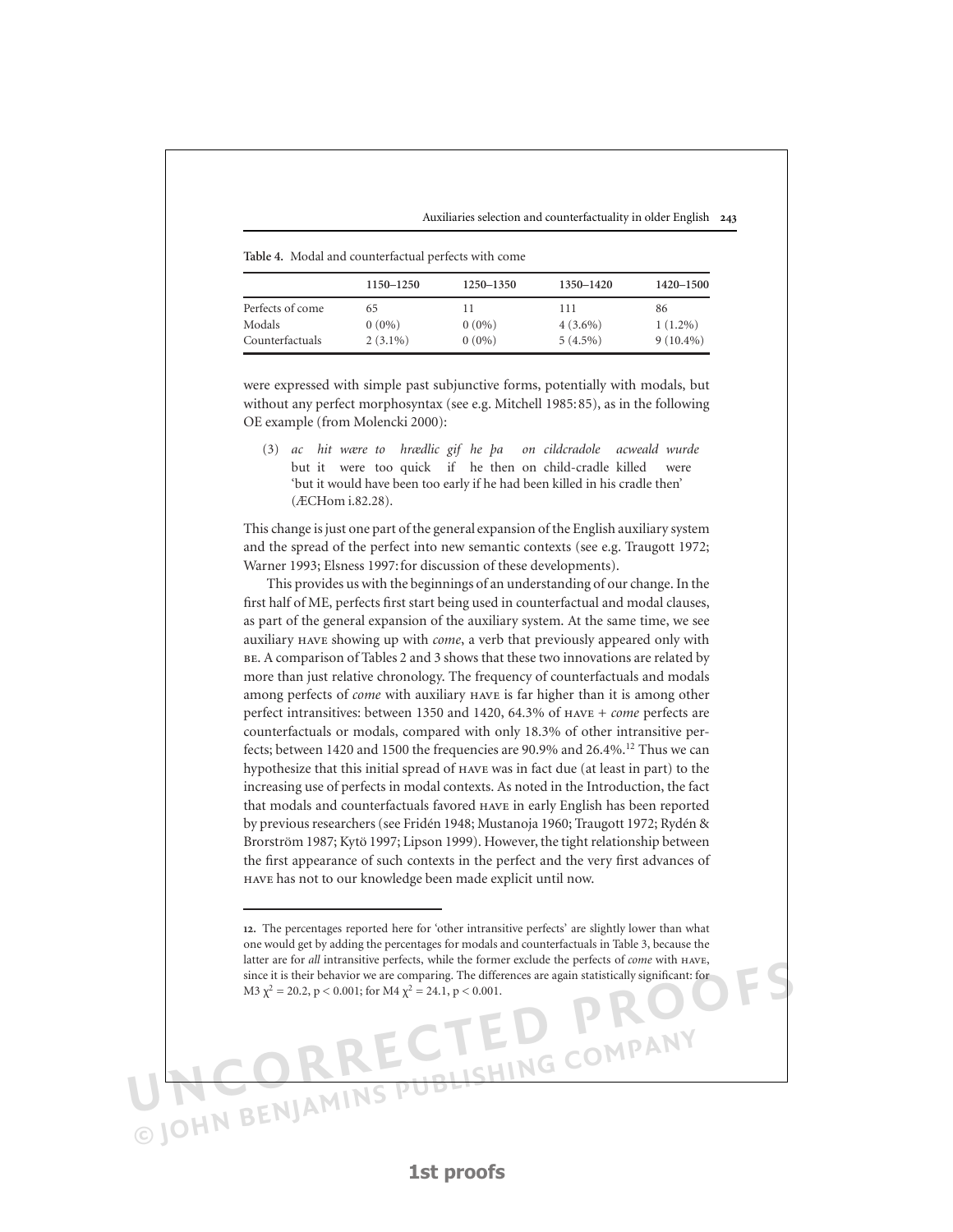### **. Isolating the counterfactual effect**

In order to further develop our tentative explanation for the first stage of the loss of be, we need a better understanding of the effect that modal contexts had on auxiliary selection. To begin with, we need to more precisely characterize what 'modal context' means. To this point, we have been using this term to refer collectively to what look like two distinct types of perfect clauses – those with counterfactual semantics and those with an overt modal above the perfect auxiliary. We have kept the two clause types separate because they are identified in the corpus on the basis of different criteria, but have treated them together because they seem to have something in common. However, if we want to figure out how and why these factors really affect auxiliary selection, we will have to figure out what unifies them and distinguishes them from others which one might expect to also fall into the category of 'modal'.

To begin with, let us clarify exactly what we mean by 'counterfactual'. Into this category we place only those clauses where the implication is clearly that the proposition being considered does not (or did not) hold. This includes the following types, exemplified by the sentences in  $(12b)$ :<sup>13</sup> counterfactual conditionals, both the antecedent clause (4a) and the consequent clause (4b); clauses which have essentially the function of the consequent of a counterfactual conditional, but have no conditional antecedent (4c), where *else* essentially means something like *if I were not satisfied*); and counterfactual wishes (4d).

- (4) a. *and if they had come sooner, they could haue holpen them*. 'and if they had come sooner, they could have helped them.' (GIFFORD-E2-P2,G3V.246)
	- b. *he had never come to himself . . .if he had not met with this allay* 'he would never have come to himself . . .if he had not met with this distraction' (BEHN-E3-H,189.165)
	- c. *I am satisfy'd with every thing that pleases you; else I had not come to Town at all*.

'I am satisfied with everything that pleases you; otherwise I wouldn't have come to town at all.' (VANBR-E3-H,32.10,11)

ENIAMINS PUBLISHING COMPANY **.** The examples are taken from EModE because it is easier to understand than ME and is thus better suited for demonstration purposes. For consistency, all the examples have *come* as the main verb, with the exception of (4d), where an example with *go* is used because there are no counterfactual wishes with *come* in the EModE corpus.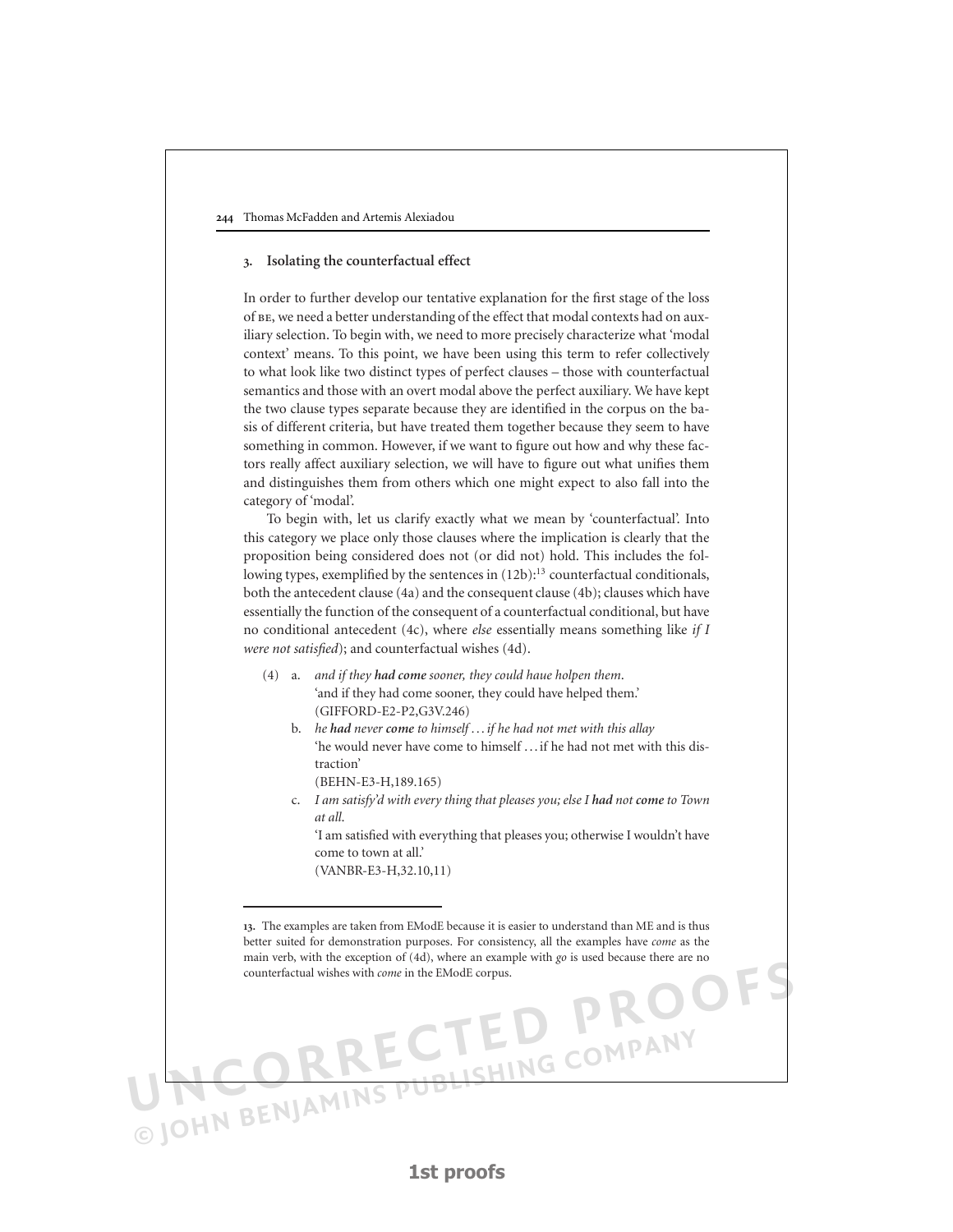d. *And he . . . will wish he had with the poore peoples children gon barefoot*. 'And he ... will wish he had gone barefoot with the poor people's children.' (LOCKE-E3-P1,35.46)

Now, as it turns out, a division between counterfactual clauses and clauses with modals is unwarranted for ME. Consider again the sentences exemplifying perfects with modals above, repeated here in (5).

- (5) a. . . .*she shulde nouŠt haue comen in his sight bi his wille* '. . . she would not have come into sight by his will.' (CMBRUT3,115.3483)
	- b. . . .*syþ þei myton liŠtly haue come to blysse* 'since they might easily have come to bliss' (CMWYCSER,303.1386)

Sentence (5a) is talking about a situation where the woman in question *has* come into the man in question's sight, thus the statement that she would not have done so by his will is a counterfactual. Similarly, sentence (5b) is about the damned, i.e. people who have not come to bliss, but could have easily done so if they had behaved properly. Again, it is a counterfactual. Indeed, *all* of the clauses containing modals above intransitive perfects in our ME corpus turn out to have counterfactual semantics like this. In other words, at this stage we don't yet find examples like *He must have come to London* or *She may have gone home*, where the modal expresses some epistemic meaning and is not counterfactual. It is not entirely clear why this should be.<sup>14</sup> In any case, this allows us to hypothesize that what favored have was specifically counterfactuality, and not an ill-defined modality category that subsumes counterfactuals and clauses with modals. If this is correct, then once non-counterfactual perfects with modals start to show up in the language, we might expect them to be able to take auxiliary be. Such sentences do begin to appear (though still in small numbers) in EModE, and as predicted, we find auxiliary be with a few of them:<sup>15</sup>

- (6) a. *Your Mother, you know, will be gone to Church.* (FARQUHAR-E3-P2,24.173)
	- b. *My Spouse will be got to the Ale-house with his Scoundrels.* (FARQUHAR-E3-P2,24.174)

HING COMPANY **.** Note that we cannot analyze (6a) as an instance of the non-perfect use of *be gone* familiar from Modern English due to the presence of the goal PP *to Church*.

# **1st proofs**

 $\odot$ **JOHN BENIAT** 

**<sup>.</sup>** We can speculate that this is just another facet of the process by which the modern auxiliary system was gradually constructed. At first no modals were possible above the perfect, then only a restricted type which expressed little more than counterfactuality, and only later the full array of epistemic modals.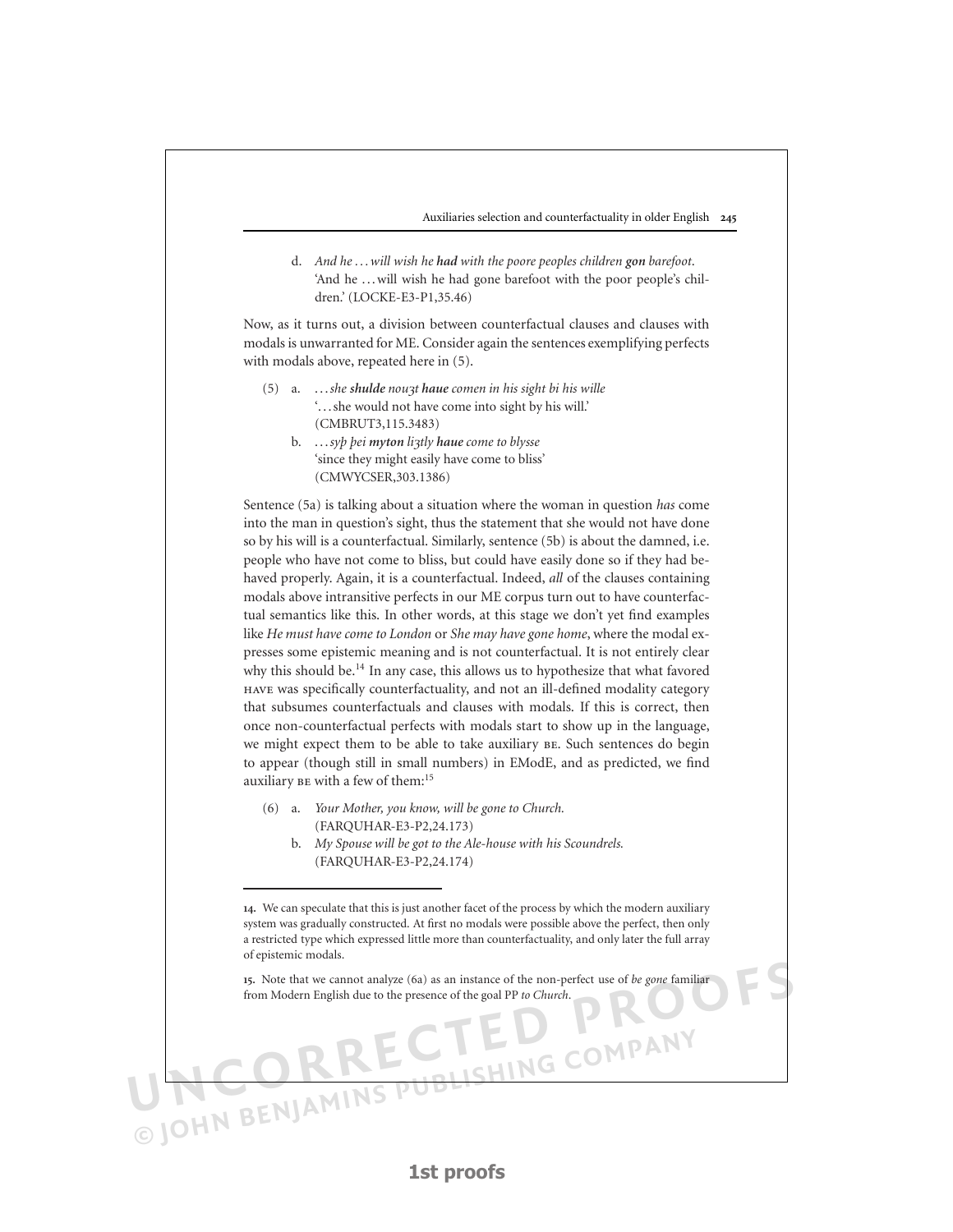**Table 5.** ME perfect auxiliary selection by modality

|                         | BE.      | <b>HAVE</b> | % BE  |
|-------------------------|----------|-------------|-------|
| Counterfactuals         | ∍        | 183         | 1.6%  |
| Modals                  | $\theta$ | 130         |       |
| All other intransitives | 540      | 942         | 36.4% |

**Table 6.** EModE perfect auxiliary selection by modality

|                         | <b>BE</b> | <b>HAVE</b> | % BE  |
|-------------------------|-----------|-------------|-------|
| Non-modal ctf           |           | 344         | 0.9%  |
| Modal ctf               |           | 246         | 0.4%  |
| All other intransitives | 986       | 2362        | 29.5% |

Now that we have identified counterfactuality as the relevant factor, we can consider just how strong its effect was. In order to do this, we will have to reverse the perspective we took on the data in the last section. Rather than looking at perfects with have and figuring out how many of them are counterfactual, we must restrict our attention to the counterfactual perfects and see how the two auxiliaries are distributed among them. The results of this investigation are quite striking. Table 5 covers all ME intransitive perfects – i.e. not just those with *come*, but with all intransitive verbs – comparing the frequency of the two auxiliaries in counterfactual environments with their frequency elsewhere.<sup>16</sup> What we find is that BE is extremely rare with counterfactual perfects, whether an overt modal is present or not. It should be noted that an effect this categorical is remarkable for ME, which is otherwise known for showing variation, particularly in areas where there is change in progress. The effect remains just as strong through EModE, as shown in Table 6.<sup>17</sup> The counterfactual effect is thus not just a contributing factor in the selection of perfect auxiliaries, it is *the* determining factor in those clauses where it is at work.

Recall now that previous researchers have listed several other factors along with counterfactuals and modals as favoring the spread of have at the expense of be. While much of the relevant work – in particular that of Rydén & Brorström (1987) and Kytö (1997) – achieves a high quality of description, providing detailed statistical data on the various influencing factors, we would argue that it fails to explain why the various factors are relevant and how they are related to

**<sup>.</sup>** We continue to list clauses with modals separately from the other counterfactuals because, as noted above, the categories are formally distinct and thus were identified by different methods.

<sup>17.</sup> In Section 4 we will argue that most of the apparent counterexamples here are actually<br>present counterfactuals, and that the counterfactual effect is in fact properly restricted to (the<br>far more common) *past* counterf **.** In Section 4 we will argue that most of the apparent counterexamples here are actually present counterfactuals, and that the counterfactual effect is in fact properly restricted to (the far more common) *past* counterfactuals.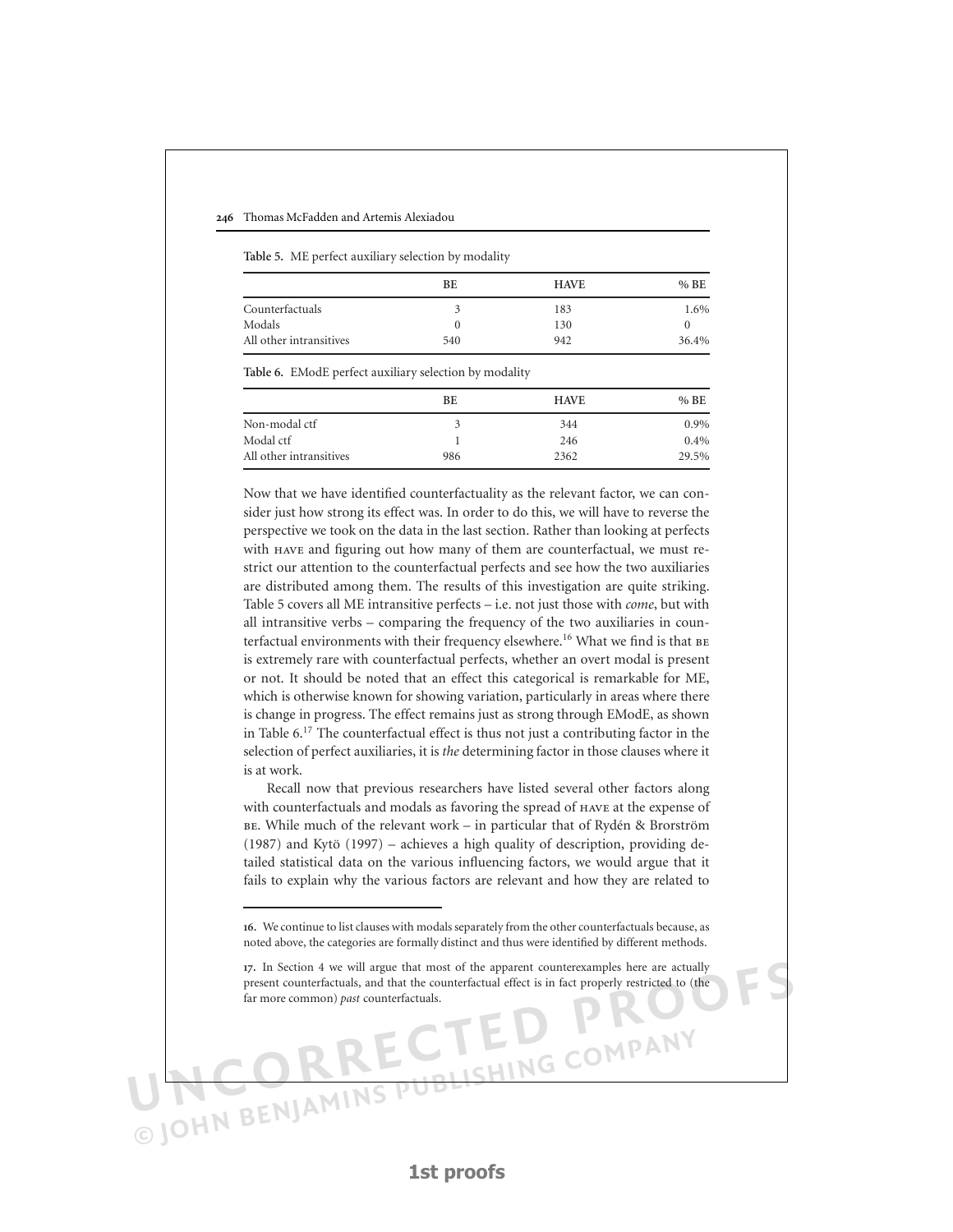|                                                          |           | Auxiliaries selection and counterfactuality in older English 247 |       |  |
|----------------------------------------------------------|-----------|------------------------------------------------------------------|-------|--|
| Table 7. ME non-counterfactual present and past perfects |           |                                                                  |       |  |
|                                                          | <b>BE</b> | <b>HAVE</b>                                                      | % BE  |  |
| Pluperfects                                              | 331       | 424                                                              | 43.8% |  |
| Present perfects                                         | 189       | 469                                                              | 28.7% |  |

each other. We propose to address this issue by approaching the other factors from the perspective of the counterfactual effect. It is reasonably to choose this effect as the pivot precisely because it is the only one which is anywhere near categorical. Proceeding in this way turns out to be productive, since some of the other factors are in fact related to counterfactuality. In particular, the higher frequency of have in certain contexts is due at least in part to the fact that these contexts tend to co-occur with counterfactuality.

This is most clearly the case is for the pluperfect. Kytö (1997), for example, claims that "[t]he past perfect, which highlights the perfectivity of action, paved the way for the rise of *have*...From early on, the use of *have* is more common in past perfect than in present perfect constructions" [52f.]. Indeed, the numbers from her study of corpora covering the time from Late ME up to the present indicate just this, with have showing up in 55% of the past perfect clauses compared to 47% in the present perfect.<sup>18</sup> However, there is the potential here for interference from the counterfactual effect. Formally speaking, all counterfactual perfects that do not involve a modal are in fact pluperfects, with the past participle below a past form of the perfect auxiliary. That is, only *If I had gone* can be a counterfactual conditional. Something like *If I have gone* may be a conditional perfect, but cannot be counterfactual.<sup>19</sup> Given our finding that counterfactual perfects always take have, they will skew the overall frequency of have with formal pluperfects. Since present perfects are never counterfactual, what we really want to know is, how do they compare with non-counterfactual pluperfects? As the examples in 7 show, we do find *come* with both be and have in this context.

- (7) a. *For his tyme was not come to dyen at þe Pasc þat he hadde ordeynot* 'For his time had not come to die at the passover that he had ordained.' (CMWYCSER,I,414.3405)
	- b. *For also thei hadden comun to the feeste dai* 'For they had also come to the feast day.' (CMNTEST,IV,40.334)

**.** Of course, *If I went* can be a (present) counterfactual conditional as well, but is irrelevant to the discussion since it is not a perfect. See section 4 for further discussion.

HING COMPANY

# **1st proofs**

 $\overline{O}$ **JOHN BENJAM** 

**<sup>.</sup>** The difference in the percentages may seem small, but given the large number of examples (N = 2130), it is highly statistically significant:  $\chi^2 = 18.5$ , p < 0.001.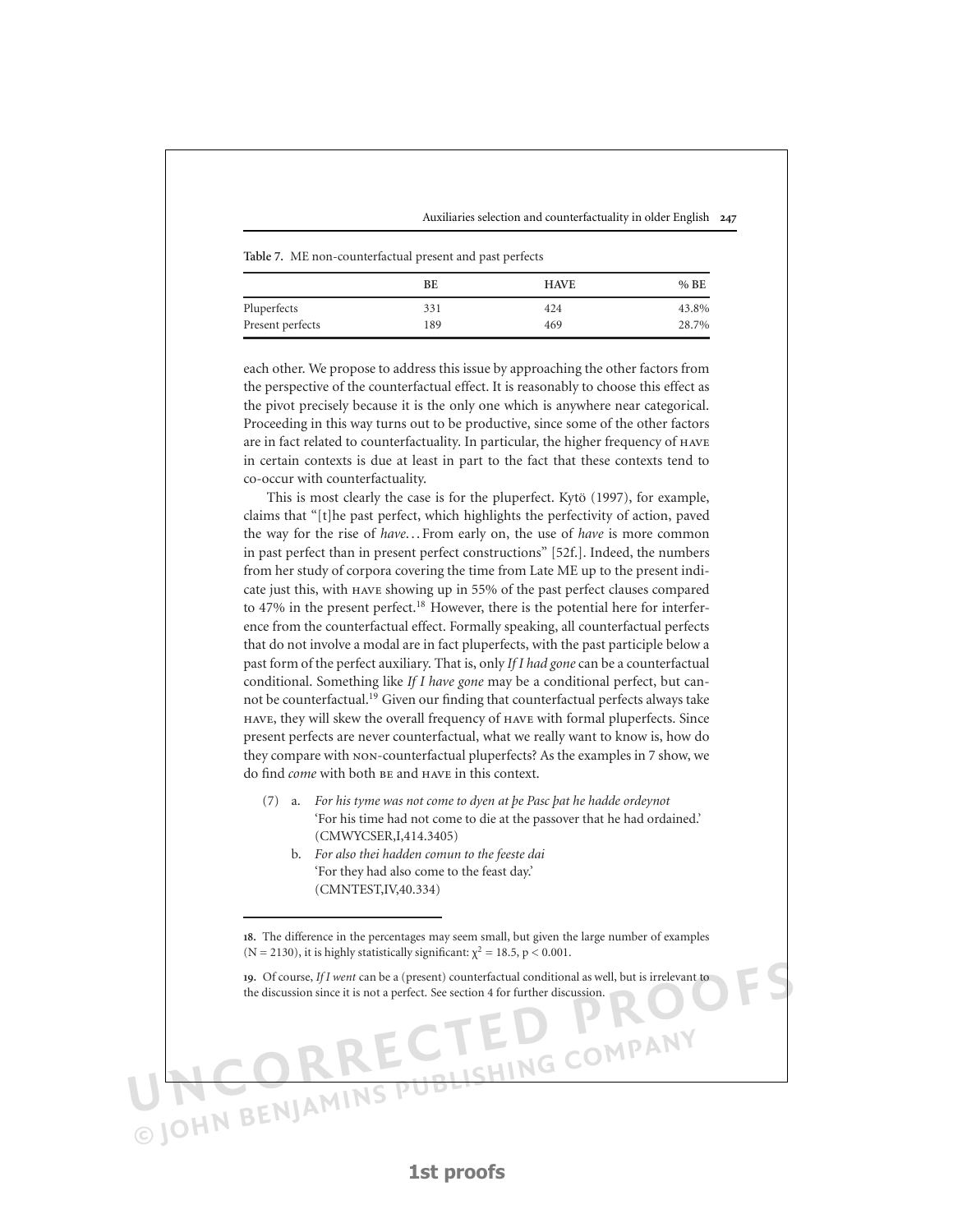**Table 8.** EModE non-counterfactual present and past perfects

|                  | ВE  | <b>HAVE</b> | % BE  |
|------------------|-----|-------------|-------|
| Pluperfects      | 364 | 805         | 31.1% |
| Present perfects | 504 | 1267        | 28.5% |

**Table 9.** Non-counterfactual perfects, negative vs. non-negative

|       |              | BE  | <b>HAVE</b> | % BE  |
|-------|--------------|-----|-------------|-------|
| ME    | Negative     | 12  | 50          | 19.4% |
|       | Non-negative | 528 | 942         | 35.9% |
| EModE | Negative     | 58  | 124         | 31.9% |
|       | Non-negative | 928 | 2238        | 29.3% |

The relative frequency of the two auxiliaries with intransitives in non-counterfactual clauses in ME is given in Table 7. As it turns out, the pluperfect actually *disfavors* have once we exclude counterfactuals, and the difference is statistically significant ( $\chi^2$  = 34.5, p < .001). In EModE, the frequency of  $\mu$ AVE is still nominally lower with non-counterfactual pluperfects than with non-counterfactual present perfects, as shown in Table 8. In this case, however, the difference is not statistically significant ( $\chi^2 = 2.43$ , p < .20). In Section 4 we will make a suggestion as to why be should have appeared more often in the past than in the present perfect. What is relevant for the moment is that it is not correct that the pluperfect itself favored the use of have, at least not in the corpora at our disposal.

Negation has also been claimed to favor have, with Kytö (1997) reporting that 68% of negative perfects take have, compared to 53% of affirmatives. Again, however, we have to be on the lookout for interference from the counterfactual effect, since negation is common with counterfactuals of the type *If Jones hadn't X he wouldn't have Y*. Indeed, in our ME corpus, we find that 37.4% of negative clauses are counterfactuals, compared to only 15.9% of non-negative clauses. In EModE, 32.6% of negatives are counterfactuals, compared to 13.8% of non-negatives.<sup>20</sup> Excluding the counterfactuals from the negatives we get the numbers in Table 9. A statistically significant difference between negative and non-negative contexts remains in ME ( $\chi^2$  = 7.2, p < .01), but in EModE they are essentially identical ( $\chi^2$  = .54). At least in ME, then, negation does seem to have favored have, though not nearly as strongly as counterfactuality.

Another category which has been claimed to strongly favor have is the perfect infinitive. Of course, one of the main contexts where perfects show up with nonfinite forms of the auxiliary is below modals. In order to avoid interference from

20. These differences are again statistically significant. For ME,  $\chi^2$  = 30.3, p < .001. For EModE,<br> $\chi^2$  = 69.6, p < .001.<br>RRECLED COMPANY **20.** These differences are again statistically significant. For ME,  $\chi^2 = 30.3$ , p < .001. For EModE,  $\chi^2$  = 69.6, p < .001.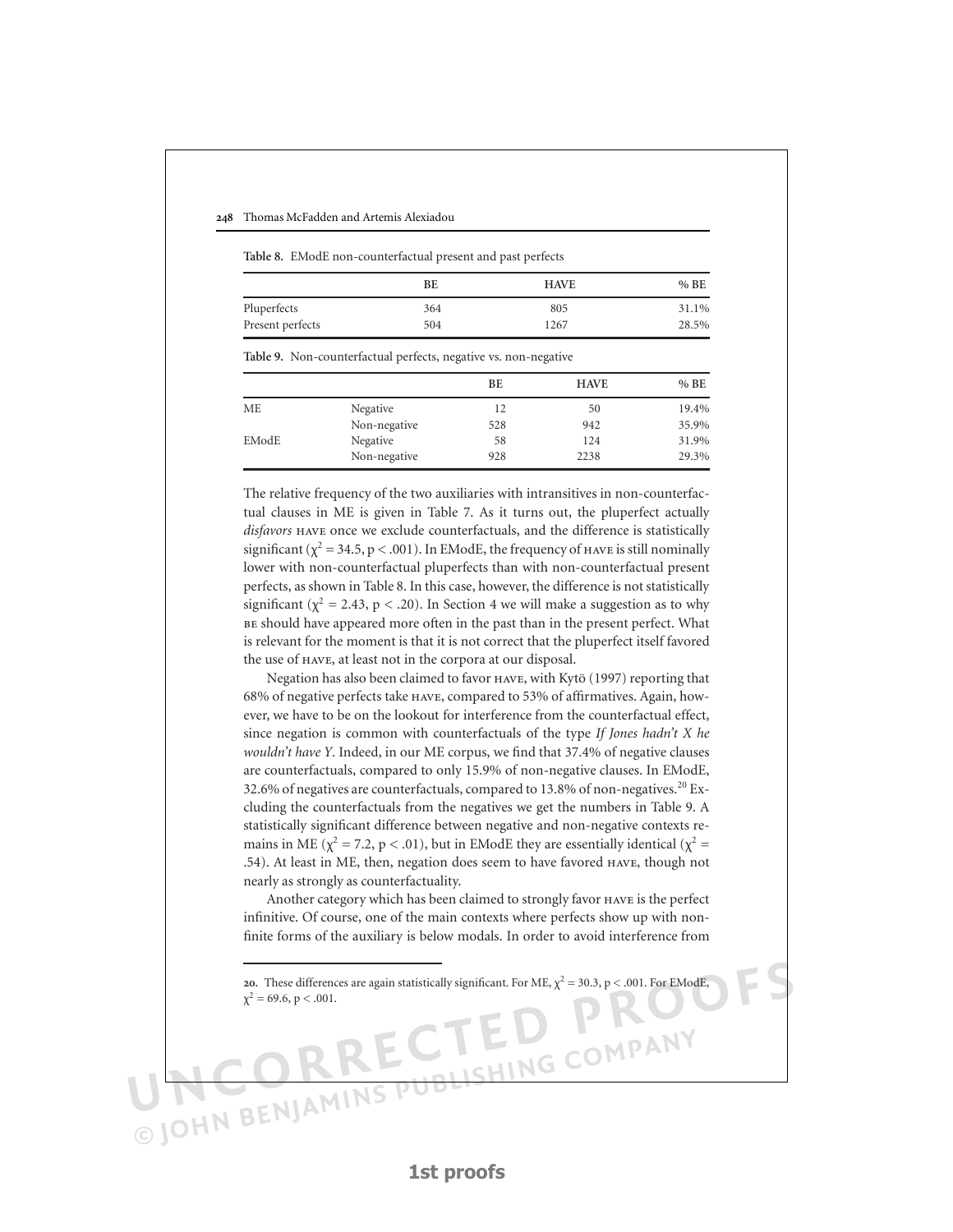| Auxiliaries selection and counterfactuality in older English 249 |  |  |  |
|------------------------------------------------------------------|--|--|--|
|------------------------------------------------------------------|--|--|--|

**Table 10.** EModE perfect auxiliary selection with sirnple infinitives

|                         | ВE  | <b>HAVE</b> | $%$ BE |
|-------------------------|-----|-------------|--------|
| Simple infinitives      | 20  | 127         | 13.6%  |
| All other intransitives | 970 | 2825        | 25.6%  |

the counterfactuality effect, we must exclude these and restrict our attention to examples like those in (8):

(8) a. *to take grete sham & conscyence whan we rede them to haue doon so zelously in goddys cause*

> '. . . to take great shame and conscience when we read that they have acted so zealously in God's cause'

(CMFITZJA,B1V.108)

b. *to make vnable prelatis eithir curatis in the chirche of God, is to haue come to the hi+gest degree of trespasis*

'. . . to make people who are incompetent prelates or curates in the church of God is to have come to the highest degree of trespasses.

(CMPURVEY,I,32.1568)

An independent preference for have remains here as well. Kytö (1997) reports that in her corpora, have shows up with 87% of the infinitives compared to only 51% of all the other perfects. In our ME corpus, we found a total of 30 non-modal perfect infinitives, and only one of these has auxiliary be. There thus seems to be a strong effect (though be is not completely ruled out), but with such low numbers we cannot say much more than that. In EModE, simple infinitive perfects become far more common, yielding numbers large enough to allow more confident interpretation. Again, we find a clear tendency to favor have, as shown in Table 10, though not as drastic as that in ME. The difference between infinitives and all other intransitives here is statistically significant ( $\chi^2 = 10.8$ , p < .01). Nonetheless, we again do not have anything like the categorical effect found with counterfactuals.<sup>21</sup>

 $\overline{6}$ **JOHN BENJAI** 

**<sup>.</sup>** A possible explanation for the numbers here comes from a peculiar type of perfect infinitive found in older English that is unfamiliar to the Modern language, where the perfect seems to be showing up in the embedded non-finite clause due to something like a sequence of tense effect:

i. *for he was commaundyd to have londyd at Calys by the kynge* 'For he was commanded to land at Calais by the king.' (CMGREGOR,206.1781)

**ED PRO** A full 17 of the 30 infinitives we have found in ME are of this type. Under the analysis we will propose in Section 4, it is unsurprising that the be perfect would be inappropriate here, since we will claim that it does not encode a past semantics in the way that the HAVE perfect does.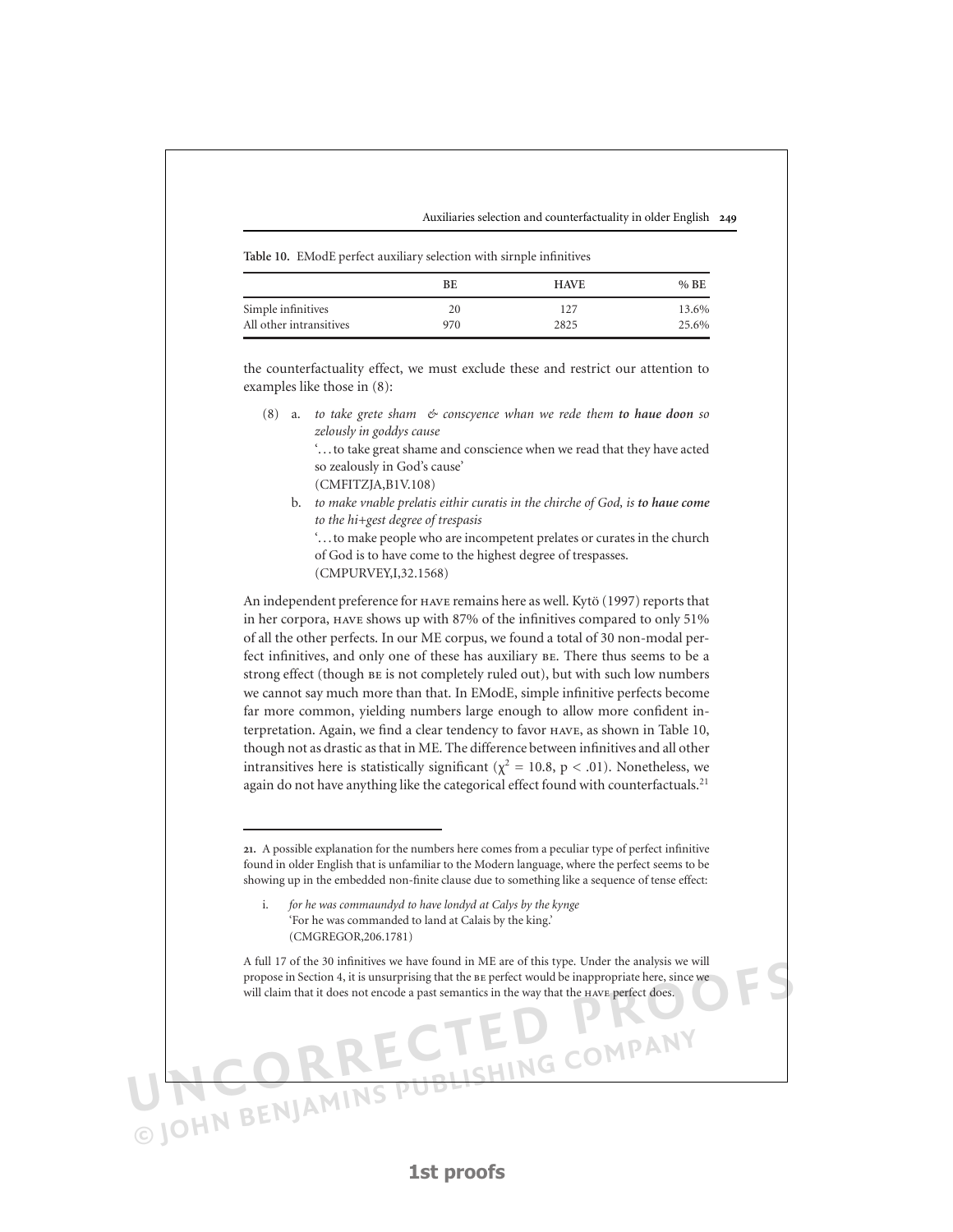**Table 11.** EModE perfect auxiliary selection with pxesent participle auxiliary

|                         | ВE  | <b>HAVE</b> | % BE  |
|-------------------------|-----|-------------|-------|
| Progressives            | 50  | 87          | 38.5% |
| All other intransitives | 940 | 2865        | 24.7% |

Finally, Rydén & Brorström (1987) have reported that HAVE was favored also in perfects where the auxiliary is in the form of a present participle, as in the examples in (9).

(9) a. *he approved extremely of your having come away* (DRUMMOND-E3-P1,2.4,201.37)

b. *and at night being come to the Towne, I found good ordinary Countrey entertainment*

(JOTAYLOR-E2-H,1,128.C2.9)

Here there is no formal connection to counterfactuals, so interference of the kind we found with modals and infinitives shouldn't be an issue. However, at least within our corpora, the present participle form seems to favor BE, not HAVE. We found no examples of this kind in the ME corpus, but there were 137 in EModE, the numbers for which are given in Table 11. Again, the difference shown here is statistically significant ( $\chi^2 = 9.8$ , p < .01). Kytö (1997) also finds a minor preference for be during EModE, but in later periods this disappears. Since Rydén & Brorström (1987) also made their claim on the basis of data from Late Modern English, this may partly explain the discrepancy with our findings. In any case, whatever effects do show up here are relatively minor.

To sum up then, there are indeed several factors that correlate with higher frequencies of have. However, the counterfactual effect stands clearly apart from the others, being the only one that is essentially categorical. Negative and infinitive perfects do tend to use have more than affirmative and finite ones do, but these are tendencies, not hard and fast rules. Other factors that have been claimed to have such an effect, like the past perfect and the progressive, turn out not to do so at all, once interference from the counterfactual effect is removed. Our strategy, then, will be to first attempt to explain the counterfactual effect, and then to see if what we learn from that can shed light on the other factors.

### **. Towards an explanation**

FRECIENTS PUBLISHING COMPANY Three central points emerge from the discussion thus far which must inform the search for a convincing explanation of the counterfactual effect. First, the effect is essentially categorical. This points toward a solution in terms of sharply-defined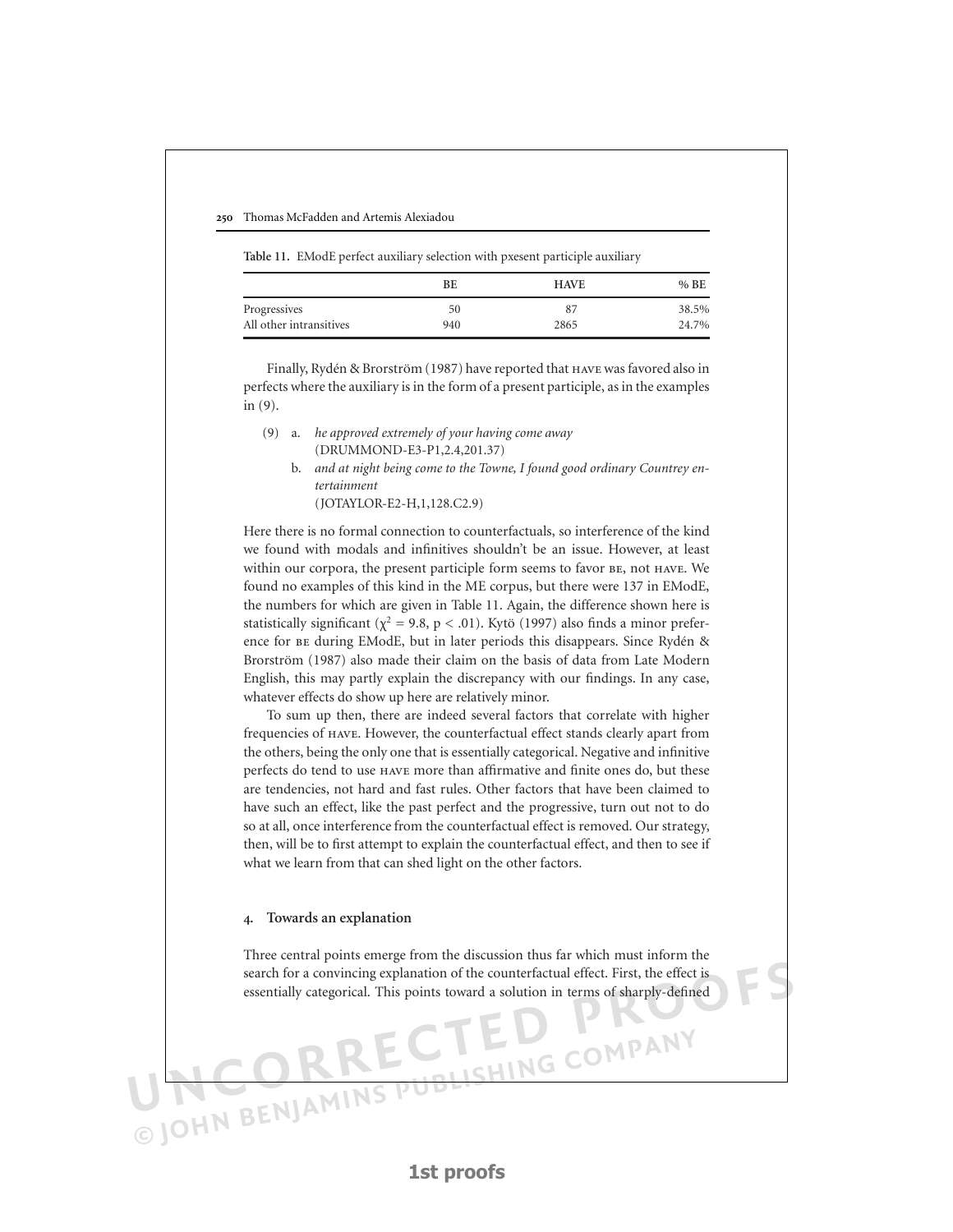syntactic or semantic categories. Second, counterfactuality is of a different type than the other (primarily lexical) factors involved in auxiliary selection. In structural/scopal terms, things like argument structure, agentivity and lexical aspect are encoded fairly low, presumably within the VP/νP region, while counterfactuality is presumably encoded fairly high, probably somewhere in the IP region. Furthermore, counterfactuality overrides these other factors. That is, a counterfactual perfect will take auxiliary have, no matter what the main verb is. Thus its effect would seem to be operating independently, on a different level than normal selection. Third, languages like German, Italian and Dutch show no sign of the effect. So whatever we suggest to account for older English must be able to handle this variation, and should ultimately be relatable to other ways in which (Middle) English perfects differ from perfects in these other languages.

With these points in mind, we would like to propose an analysis that makes use of Iatridou's (2000) theory of counterfactuals. Iatridou's point of departure is the fact that counterfactuality is marked by the same morphology that is used to encode past tense in languages like English and Greek. Thus for example in sentence (10a), the past form *had* encodes counterfactuality, not a temporal past interpretation. That is, the *if* clause is about having (or not having) a car now, not about having a car in the past.

- (10) a. If she had a car, we could drive to Vegas.
	- b. If she had had a car, we would have driven to Vegas.

If we want to talk about having a car in the past, we need a second layer of past morphology, resulting in a pluperfect, as in (10b). In order to account for these data, Iatridou proposes that "past" morphology is not directly tied to past semantics. Rather, it spells out what she calls an Exclusion feature (ExclF), and this ExclF has the more abstract semantics given in (11). It encodes an exclusion relationship between some aspect *x* of the topic and the same aspect *x* of the utterance. This *x* can vary over times and possible worlds, yielding the two instantiations of (11) in (12):

 $(T1)$  T(*x*) excludes  $C(x)$ 

 $\odot$ **JOHN BENJAM** 

- (12) a. The topic time excludes the utterance time.
	- b. The topic worlds exclude the utterance world.

**ED PKU** When *x* ranges over times, we get the past tense interpretation in (12a). That is, the time interval(s) that are being talked about in the utterance do not include the time at which the utterance is made. Iatridou argues that this results in a past, because a future interpretation is unavailable for independent reasons. On the other hand, when *x* ranges over possible worlds, we get the counterfactual interpretation in (12b). In other words, the world in which the utterance is made is not included in the set of possible worlds being talked about.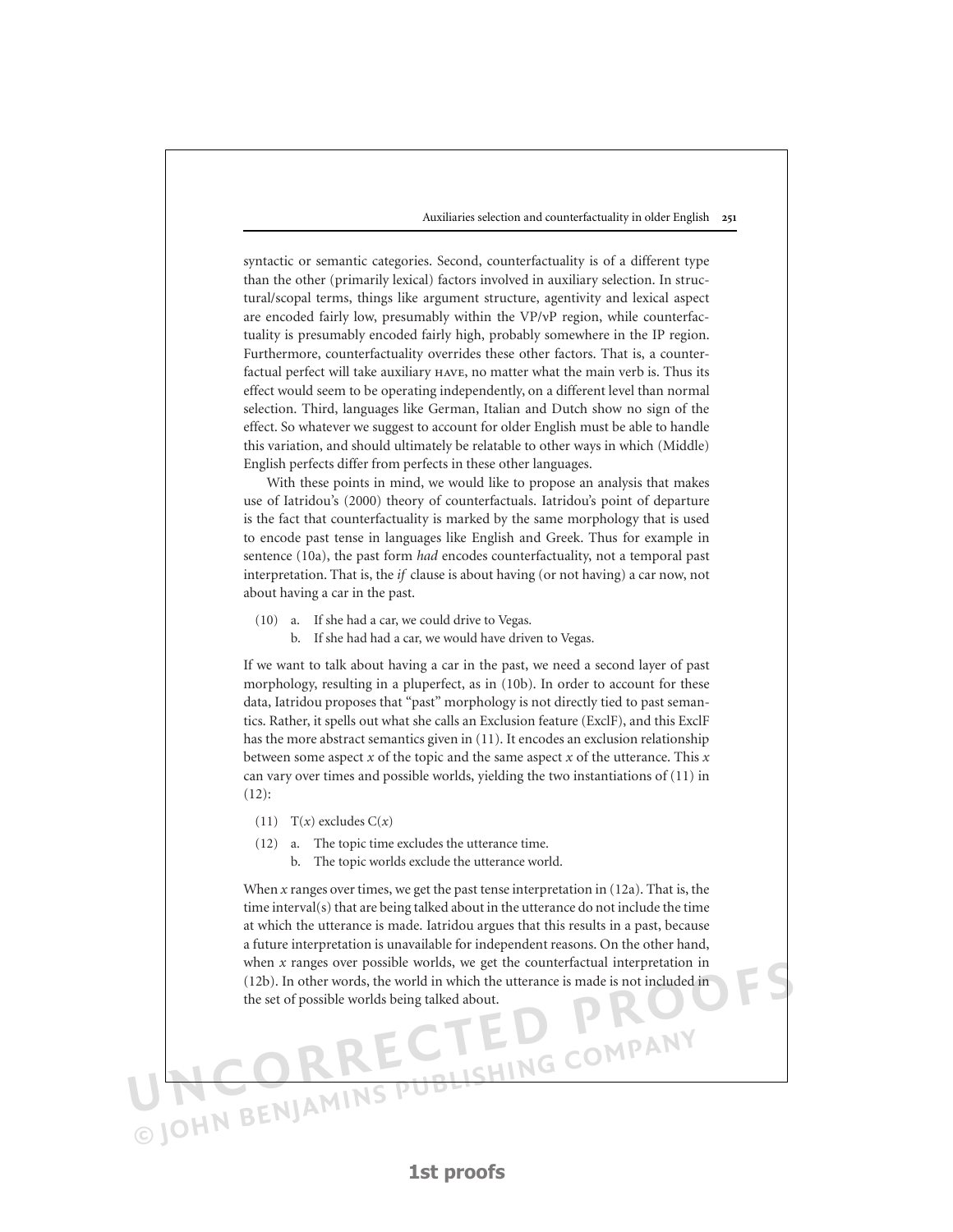What is relevant for us is that this ExclF which can yield either a past or a counterfactual can only come from the finite tense marking, not from perfect morphology. A present perfect form like *If she has had a car* cannot be used to convey counterfactuality. This goes for older English as well as the modern language: we have found no formal present perfects with counterfactual meaning in the corpora. This means that in a past counterfactual pluperfect like *If she had had a car*, it must be the perfect morphology which contributes the temporal past meaning, since the finite tense-marking is handling counterfactuality. Now, since the perfect is periphrastic, we can ask which morpho-syntactic portion of it is actually responsible for this anteriority, the auxiliary or the past participle. Iatridou et al. (2005) have argued that in Modern English it is the auxiliary, since the participle has no such past meaning when it occurs independently, e.g. in the passive. This also holds for the ME and EModE passive, thus it is reasonable to assume that in the older stages of the language it was the auxiliary as well. Now, if the temporal meaning of the perfect is localized in the auxiliary, it would not be that surprising for different auxiliaries to have different temporal properties, i.e. for perfects with be to be different from those with have in this respect. We would like to propose that this was in fact the case, and that it is this difference which was responsible for the counterfactual effect and other restrictions on the older English be perfect.

Consider that the historical source of the be perfect is a resultative participle predicated of the subject, under a copula (see e.g. Traugott 1972:93, among many others). The anteriority in such a construction originally comes by implication from what it means to have a resultative state. I.e. it comes from the meaning of the participle, not from any temporal semantic features on the auxiliary.<sup>22</sup> Of course, a be + participle construction can grammaticalize and become something other than the sum of its original parts. In the familiar modern European languages like German and French such structures are clearly no longer simple resultative stative constructions, but have come to have more general perfect or even simple past semantics. German examples like (13a) and the first conjunct of (13b), e.g., cannot be interpreted as describing resultant states:

preted compositionally as composed of a resultative stative participle plus copula. See Mustanoja<br>
(1960: 500) for some related remarks.<br>
PUBLISHING COMPANY **.** One might object that the same is true of the historical source of the have perfect, and that we thus cannot explain the different behavior withhave and be in this way. However, while this is true for very early stages in the development of the have perfect, it has more clearly undergone subsequent grammaticalization away from its historical source than the be perfect has. A sentence like *I have worked* with an unergative verb cannot be interpreted along the lines of the presumed ancestor of the have perfect, something like *I have the can opened*. On the other hand, be perfects like *I am come*, at least at the relevant stages of English, could still be interpreted compositionally as composed of a resultative stative participle plus copula. See Mustanoja (1960:500) for some related remarks.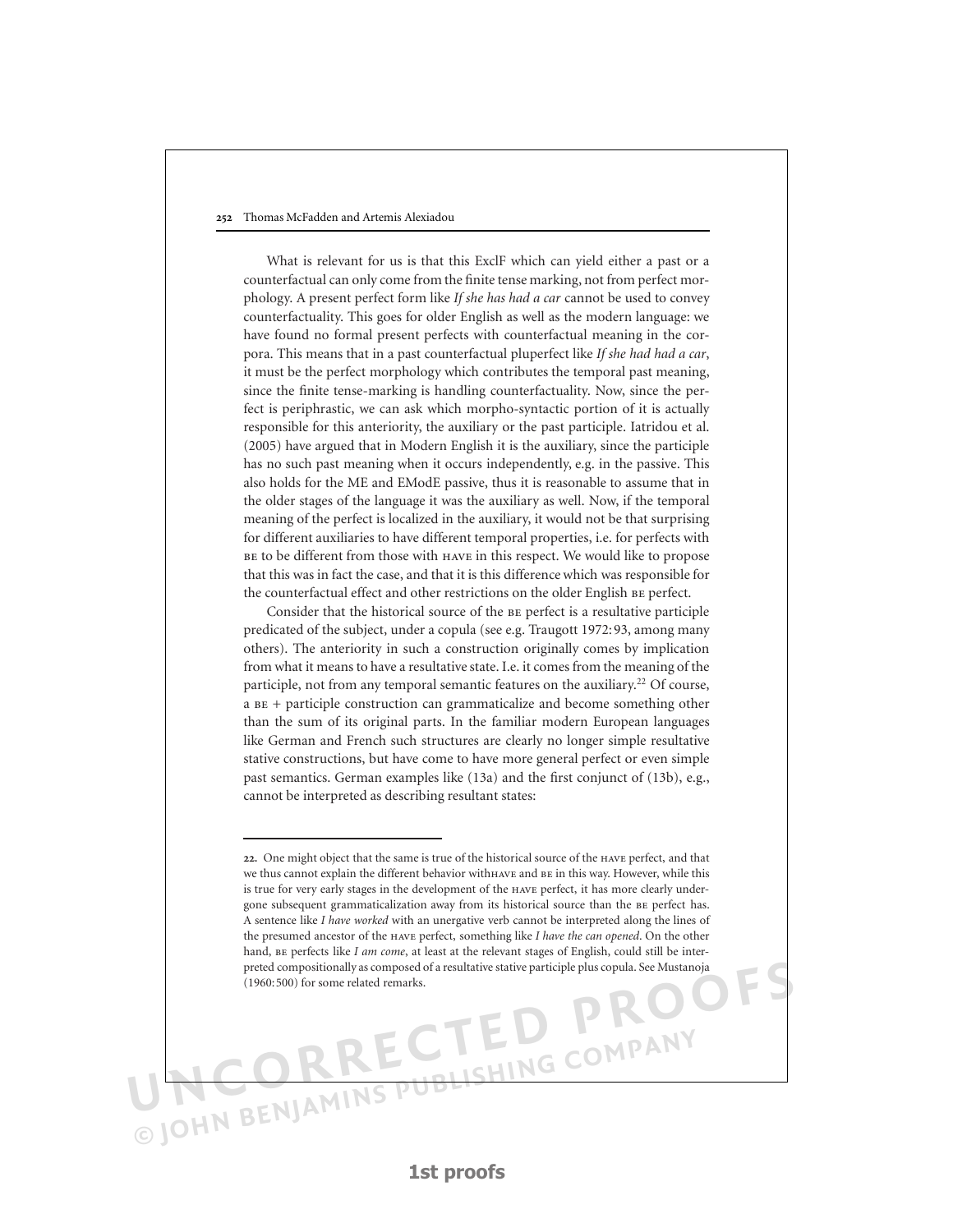- (13) a. *Er ist zehn Jahre im* He is ten years in.the outland stayed *Ausland geblieben.* 'He stayed abroad for ten years.'
	- b. *Er ist gegangen und dann gleich* he is gone and then immediately again back.come *wieder zurückgekommen.* 'He left and then came right back.'

There is evidence, however, that the be perfect in ME had not undergone this development.

First, a factor noted by other researchers to favor have is the presence of iterative or durative semantics. We have waited to discuss it until now because it only makes sense in the light of the idea that the be perfect is necessarily resultative. Iteratives and duratives are about the eventuality expressed by the verb, not its resultant state, so we can expect that they will be incompatible with the be perfect.<sup>23</sup> Second, recall that be shows up at a higher rate in pluperfects than it does in present perfects in ME, once we abstract away from the counterfactual effect. Let us now consider those data the other way around. Given a particular perfect auxiliary, what is the frequency of the pluperfect vs. the present perfect? Whereas only 47.5% of perfects with  $\mu$  have show a past tense form of the auxiliary (N=893), a full 63.7% of those with be do (N=520). We have not investigated these data in enough detail to say with certainty what is going on here, but the difference can be explained if the have and be perfects differ in whether or not they introduce an anteriority relation. We can imagine that in instances where the pastness of an eventuality had to be made explicit, the simple be perfect did not suffice and must be augmented with additional past morphology contributing an ExclF. With the have perfect this was not necessary, since have itself could contribute such a feature.

If this assessment of the two perfect auxiliaries is correct for the relevant period of ME, then the counterfactual effect can be explained. The  $BE +$  participle structure simply contains no specification for pastness. The resultativity of the participle is sufficient to supply an implication of anteriority in certain contexts, but the construction will not be appropriate in instances where a real past is required. This is of course exactly the situation in a past counterfactual. Consider again the relevant clause of ex. (2a), repeated as (14):

(14) *And if þow hadest come betyme. . .*

 $\odot$ **JOHN BENJAM** 

The finite past tense morphology on *hadest* supplies the ExclF, which contributes counterfactuality to the interpretation. The past meaning is then contributed by

**ELU I'KU .** See McFadden & Alexiadou (2006) for detailed discussion of the semantics of the older English be perfect and its interaction with iterativity and durativity.

# **1st proofs**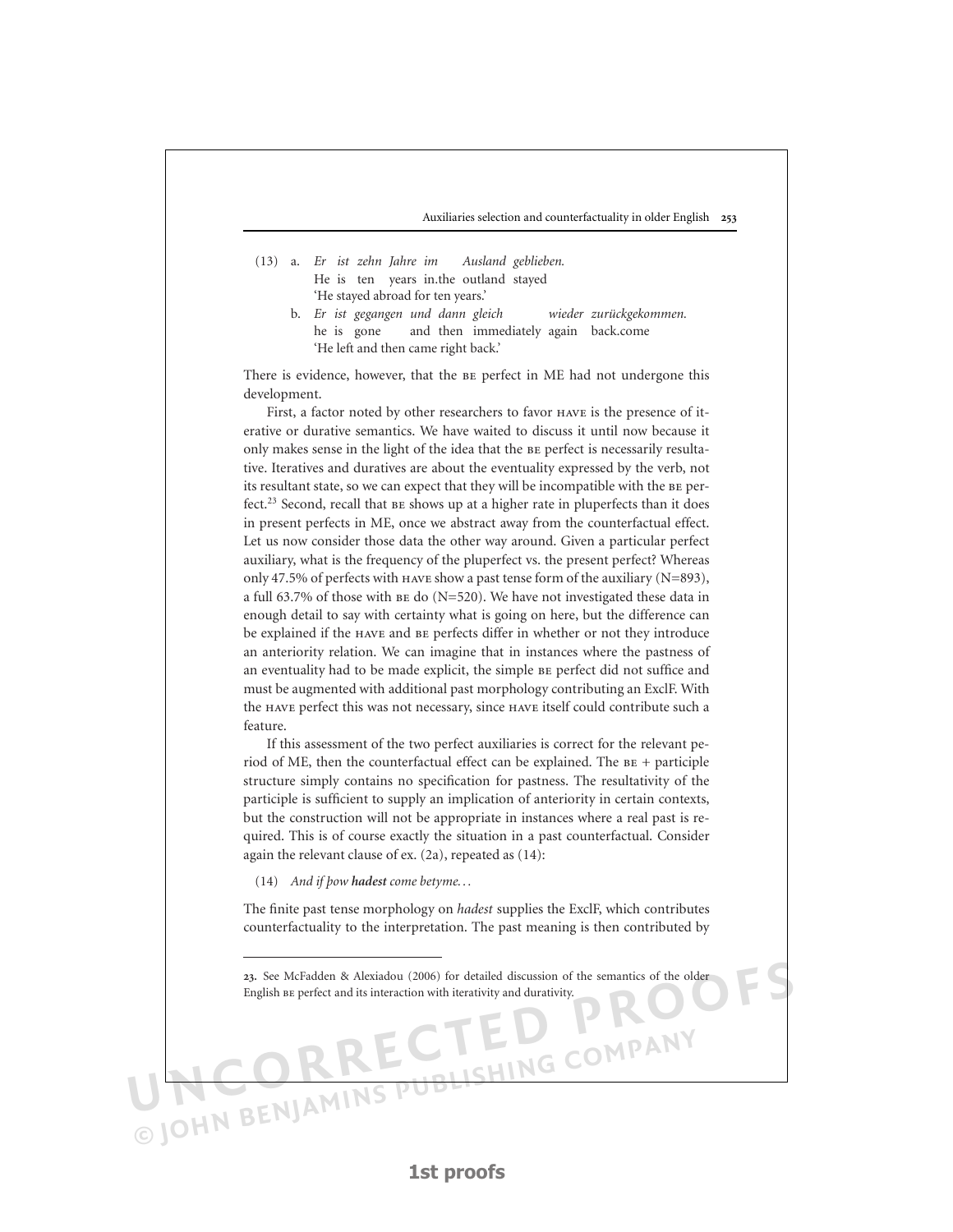have itself, and all is well. Consider, however, what would happen with a parallel example with be. Here we would have the ExclF supplied by the past morphology, but no true past meaning contributed from below. If the ExclF is interpreted temporally, this yields the past of a be perfect, i.e. a resultative state in the past, with no counterfactual meaning, as in example (1a) above and (15) below:

(15) *And whan nyght was comyn, þe lordes & ladies wente to bedde* 'And when night had come, the lords and ladies went to bed.' (CMBRUT3,3.52)

In principle, the ExclF of the past form of be should also be interpretable as a counterfactual instead of a past if our analysis is correct. This would yield the counterfactual of a be perfect rather than the past of a be perfect. Given our claims about the be perfect, this should mean something along the lines of "if you were (now) in the state of having come", which is not the same thing as the true past counterfactual "if you had come." Of course, utterances with such a semantics would only be appropriate under fairly marked circumstances, so we do not expect them to be very common, but they do seem to exist. In particular, most of the seven examples of be with counterfactual perfects reported in Tables 5 and 6 can be interpreted in just this way. Consider e.g. those in  $(16)$ :<sup>24</sup>

- (16) a. *and this is to singnefie the certeynte of profecie, whos bifalling of tyme to comynge is so certeyn, as if it were passid now* 'and this is to signify the certainty of prophecy, the happening of which in time to come is as certain as if it had already happened now.' (CMPURVEY,I,55.2214)
	- b. *The Fellow looks as if he were broke out of Bedlam.* 'The fellow looks as though he had broken out of Bedlam' (the infamous London psychiatric hospital) (FARQUHAR-E3-H,60.477)
	- c. *yf he had your sowle I wene he shold be gone.* 'If he had your soul, I think he would have/be gone.' (MERRYTAL-E1-P1,10.128)

CORRECTED COMPANY **.** Note that in the 1st and 3rd persons singular, be has a distinct past subjunctive form *were* which contrasts with the past indicative *was*, and that it is this subjunctive form which shows up in counterfactuals in older English (as well as conservative varieties of Modern English). See Iatridou (2000) for arguments on the basis of cross-linguistic evidence that it is still the past morphology that contributes the counterfactual semantics in such cases, not the subjunctive. All that is really important for us is that (at least at this stage of the language) a past subjunctive form cannot by itself contribute the equivalent of two ExclF features, i.e. contribute both past and counterfactual interpretation. Perfect morphosyntax under the past subjunctive morphology is required to contribute the past semantics.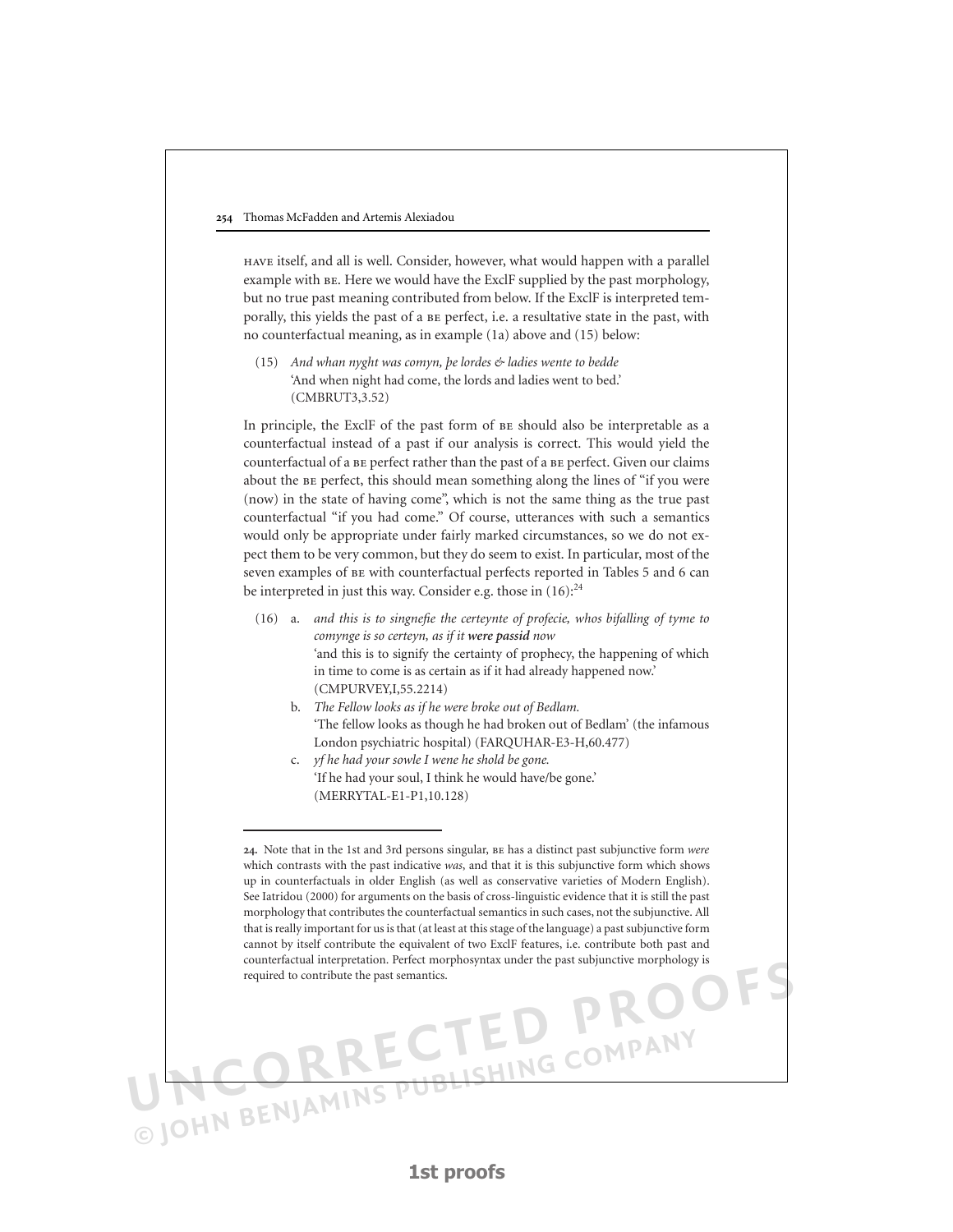The correct interpretation of these sentences is not certain, but present counterfactual readings are plausible or even likely. In the ME sentence (16a), the adverb *now* suggests a present state rather than a past eventuality. In the EModE (16b), the present tense in the main clause points to a present counterfactual interpretation of the embedded clause. Finally, in (16c), the antecedent clause *yf he had your sowle* looks like a present counterfactual, since it is formally a simple past rather than a pluperfect, thus we expect the consequent clause to be a present counterfactual as well.

### **. Some cross-linguistic notes**

As noted above, none of the modern European languages that have formed the basis for theoretical discussion of perfect auxiliary selection have been reported to show anything like the counterfactual effect. The choice between have and be there seems to depend only on factors related to argument structure, telicity and other things determined within the νP. Higher clausal properties from the tense and mood area are irrelevant. However, older English is not unique in showing sensitivity to such things. Indeed, there is mounting evidence that this sort of interaction – while perhaps not the norm – is not uncommon. In this section we will briefly discuss the examples we have found of things like the counterfactual effect in other languages and discuss how such data bear on our analysis.

A preference for have in modal contexts in older Germanic languages other than English was already noted by Kern (1912) and Johannisson (1958). Shannon (1995), largely following Kern, discusses the effects of modality on auxiliary selection in Middle Dutch and Middle Low German, noting for Middle Dutch "a strong, though by no means absolute tendency for mutative verbs, which of course are otherwise normally conjugated with be in the perfect, to take have in irrealis contexts" [p. 138]. Note especially example (17b), where the verb 'fall' appears with be in the realis matrix clause, but have in the counterfactual (modal) embedded clause:

- (17) a. *haddi hem oec niet ontlopen, si* had he them also not escaped, they had... *haddent. . .* 'Had he also not escaped from them, they would have. . . '
	- b. *veel luden sijn ghevallen . . . die niet ghevallen souden hebben* many people are fallen . . .who not fallen would have *dan. . .*
		- but

Wany people have fallen ... who would not have fallen, but..."<br>
CORRECIED PROOFS 'Many people have fallen . . .who would not have fallen, but. . . '

# **1st proofs**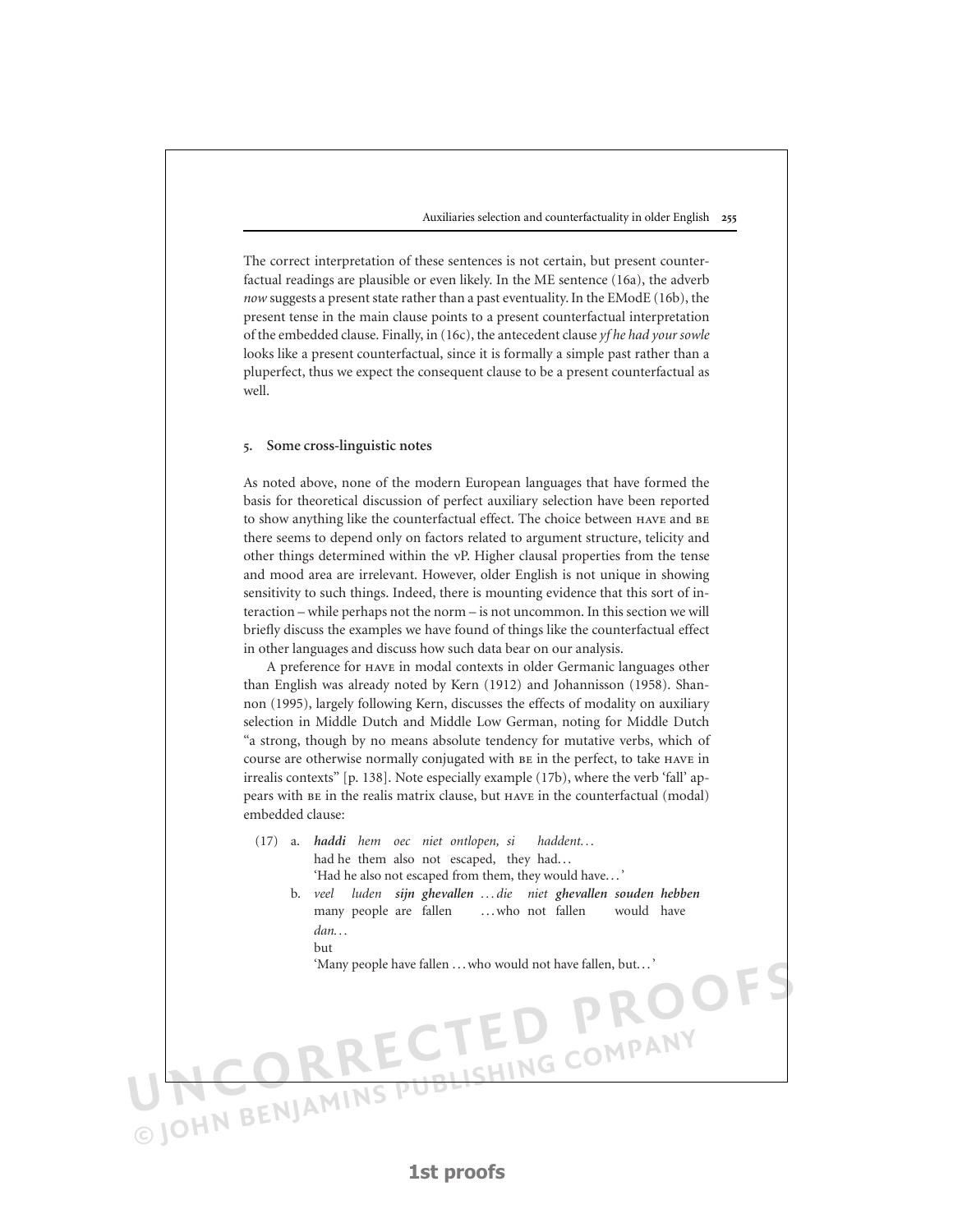Johannisson (1958:108) identifies "the subjunctive expressing unreality" as a key factor favoring have with verbs that otherwise took be in Old Swedish (though, interestingly enough, not in Old West Norse).

A similar pattern is reported by Ledgeway (2003) for 14th and 15th century Neapolitan. At that time, be was the rule with unaccusatives and certain types of reflexives, but was frequently replaced by have in modal contexts. Like English, Neapolitan ended up completely losing be as a perfect auxiliary (unlike standard Italian), and Ledgeway argues that the modal effect was the first step on the way to that change. Note, on the other hand, that Dutch did not ultimately lose be, but rather lost the counterfactual effect. So it seems that such an effect *can* combine with other changes to lead to the loss of be, but need not necessarily do so. This is consistent with the pattern shown in Table 1, where the appearance of have in counterfactuals correlates with just one of the two discrete jumps in the frequency of have with *come*.

The fact that the counterfactual effect has been found in a number of older European languages, all spoken approximately 600–700 years ago, is noteworthy, and may lend some additional support to the analysis we have proposed. A reasonable interpretation of the situation, assuming that it is not an accident, is that the counterfactual effect is a product of a fairly early stage in the grammaticalization of the  $BE$  perfect.<sup>25</sup> In fact, this is essentially what we have been claiming. The counterfactual effect results because the ME and EModE be perfect remains at least fairly close to its resultative origins and does not develop true past semantics the way the HAVE perfect does. The other European languages whose BE perfects have the same historical source would be expected to go through a similar stage, though they may differ in their subsequent development. In Modern German, Dutch and Italian, the be perfect has clearly developed further into a true perfect or even simple past, functioning as a full analog to the have perfect. Thus there is no problem with using auxiliary *be* in past counterfactuals, as in the German example in (18) (modeled on (14)):

(18) *Wenn du pünktlich gekommen wärest. . .* if you timely come were 'If you had come on time. . . '

 $6$ **JOHN BENJAM** 

We can hypothesize that Middle Dutch, Middle Low German, Old Swedish and 15th century Neapolitan, like ME and EModE, had not (yet) reached this stage in the development of the be perfect. It remained an essentially resultative construc-

**ED PRU .** It is not really problematic that we are dealing with two Germanic languages and one Romance. While it is true that these languages did not inherit the periphrastic perfect from a common ancestor, it is well known that the constructions have developed largely in parallel in them, presumably due at least in part to contact.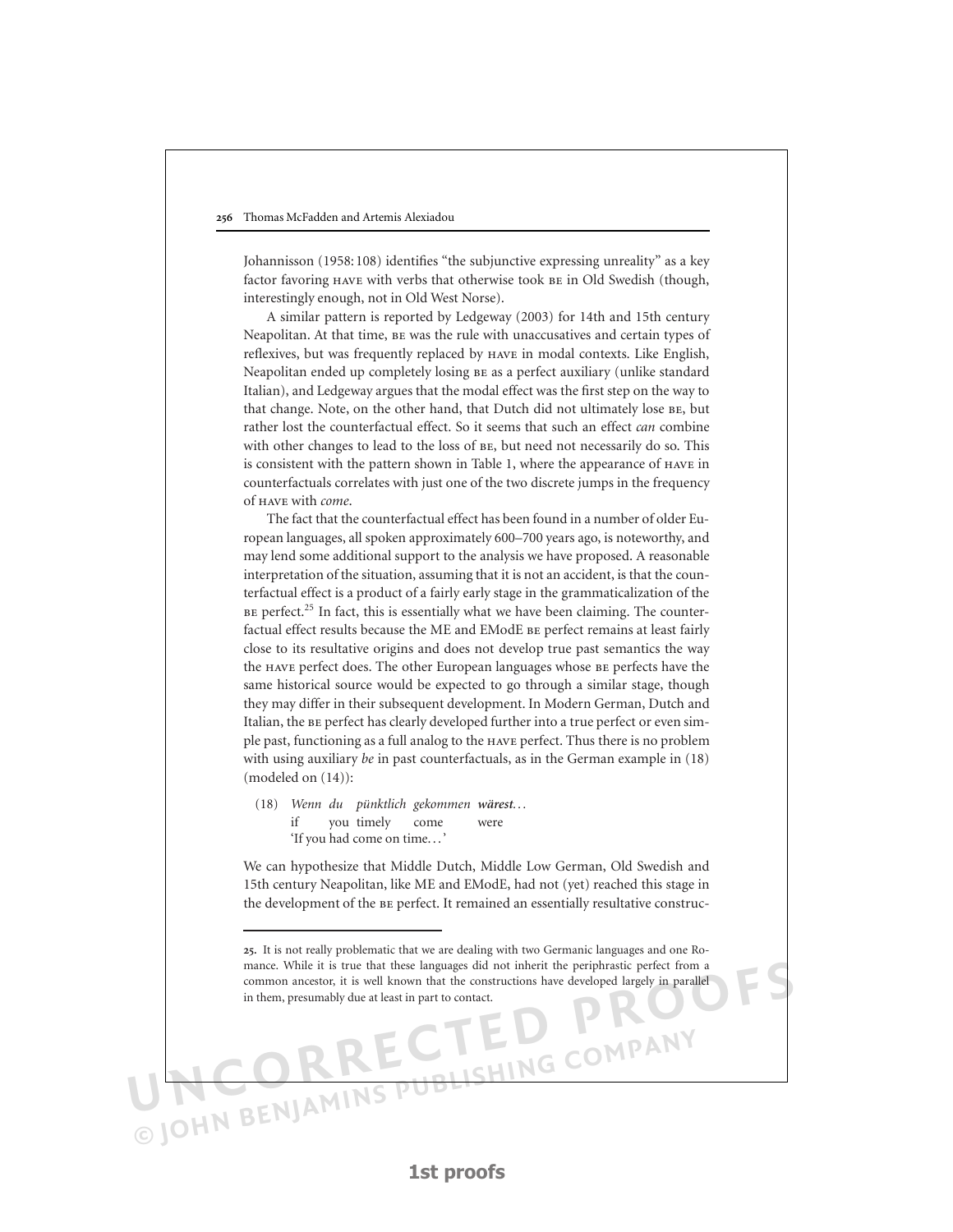tion, and thus was inappropriate for past counterfactuals. In ongoing research we are investigating whether there is independent evidence to support this idea.<sup>26</sup>

### **. Problems for other theories of auxiliary selection**

To this point we have offered little discussion of other theories of auxiliary selection. This is because most of them were formed without the older English facts in mind, and they simply are not built to deal with them. The well-known accounts of the perfect auxiliaries are phrased primarily in terms of argument structure relations, lexical semantics and (low) aspect, because as noted these are the factors that are relevant to selection in German, Dutch, Italian and French. We would not, however, expect any of these things to be affected by counterfactuality. It is unlikely that a theory of auxiliary selection couched in such terms could satisfactorily cover Middle and Early Modern English without extensive modifications. In this section we will briefly discuss some of the most influential theories and the issues that the counterfactual effect presents for them.

Perhaps the most popular analysis of auxiliary selection among generative syntacticians, associated with Burzio (1986) and many others, is that choice between be and have in languages like Italian, German and Dutch depends on the underlying position or grammatical function of the subject. be is selected by unaccusatives, whose subject is an underlying internal argument, while have is selected by unergatives and transitives, whose subject is an external argument. Kayne (1993) proposes motivates this difference in selection in terms of the presence or absence of a P head which is required to introduce the participial structure, but only when there is an external argument. The auxiliary verb is always underlyingly be, but when the P is present, it incorporates into be, yielding have. Theories of this kind seem to work reasonably well for the modern European languages, and they get part of the story for older English – i.e. they distinguish more or less correctly between the verbs that always take have (transitives and unergatives) and those that can at least sometimes take be (the unaccusatives). However, they have no way to deal with counterfactuality effect, because this has nothing to do with argument structure. In particular, it is hard to see how putting *come* under a counterfactual would turn it into an unergative.

A more traditional account frequently offered specifically for the changes in auxiliary selection in the history of English is that be was eliminated due to pres-

**IING COMPANY** 

**2706**<br>EXPRESSION

**<sup>.</sup>** It has recently come to our attention that counterfactual contexts allow the use of have with verbs that otherwise require be in certain spoken varieties of Modern Dutch and Norwegian. Unfortunately, this seems to have been little noted in the literature, and the details remain uncertain. We are currently investigating the phenomenon with native-speaker informants.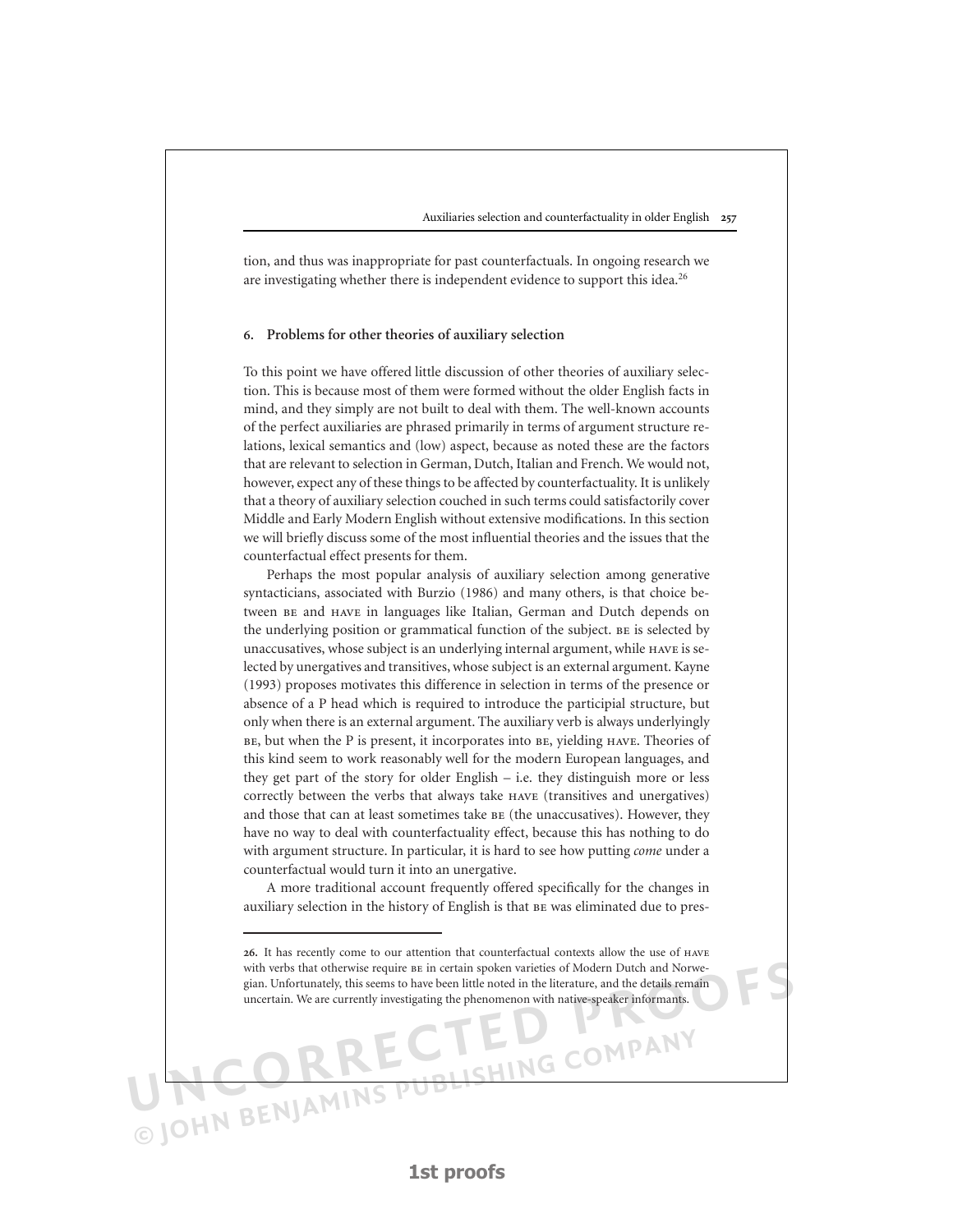sure to avoid ambiguity (see e.g. Traugott 1972; Zimmermann 1973; Rydén & Brorström 1987). In particular, clauses with  $BE + past$  participle were potentially ambiguous between a perfect and a passive, while have + past participle was unambiguously a perfect. Thus – so the reasoning goes – speakers increasingly used have with verbs that had previously taken be in order to avoid confusion. In support of this, the comparison with German is noted, where there is a separate auxiliary *werden* 'become' for the eventive passive, and *sein* 'be' has been retained as a perfect auxiliary. There are serious problems with this theory, however. First, languages like Italian and French seem to have no problem with using be as an auxiliary in both the perfect and the passive. Second, only transitives regularly form passives, while only intransitives could take be as a perfect auxiliary. Thus the only way that ambiguity of the proposed kind can arise is with verbs that have both transitive and intransitive uses, which are not distinguished morphologically. While this kind of alternation is reasonably common in Modern English, it was rare in the relevant older stages of the language. Consider that in our reading of the ME corpus, we found only 9 clauses to be ambiguous in this way, compared to 543 clear intransitives with auxiliary be (1.7%). Finally, even if the ambiguityavoidance theory could be used as a (partial) explanation for the loss of perfect auxiliary be, it is again completely unhelpful for the specific pattern with counterfactuals. Counterfactual clauses should be no more prone to ambiguity than non-counterfactual ones, so there's no reason why they should so completely favor have. Inasmuch as the data we have presented indicate an important role for the counterfactual effect in the loss of auxiliary be, such theories would thus be at best incomplete.

Is no reason to expect things like counterfactuality to affect auxiliary selection. I.e.<br>
putting a modal above *come* won't convert it from a CHANGE OF LOCATION to, say,<br>
an EXISTENCE OF STATE VEP.<br> **ENTERE COMPANY** Sorace (2000) takes a different approach, proposing that auxiliary selection is sensitive to a hierarchy of semantic verb classes. Verbs tend more or less strongly to select have or be depending on where they fall on the hierarchy. The verbs at one end – non-motional controlled process verbs like *work* – most strongly select have, while those at the other end – change of location verbs like *arrive* – most strongly select be. Furthermore, languages can vary in where on the hierarchy they draw the line between selecting have and selecting be. This approach provides a means to capture cross-linguistic variation and change in a formal descriptive framework, something that is notoriously problematic for unaccusativity-based theories. However, it provides no real explanation for why a given type of verb should behave one way and not another, and it gives no clue as to why languages should vary and change along the scale of the hierarchy. Furthermore, Sorace's theory has basically the same problem with the counterfactual effect as unaccusativity theories. Since her hierarchy is based on the semantics of the main predicate, there is no reason to expect things like counterfactuality to affect auxiliary selection. I.e. putting a modal above *come* won't convert it from a CHANGE OF LOCATION to, say, an EXISTENCE OF STATE verb.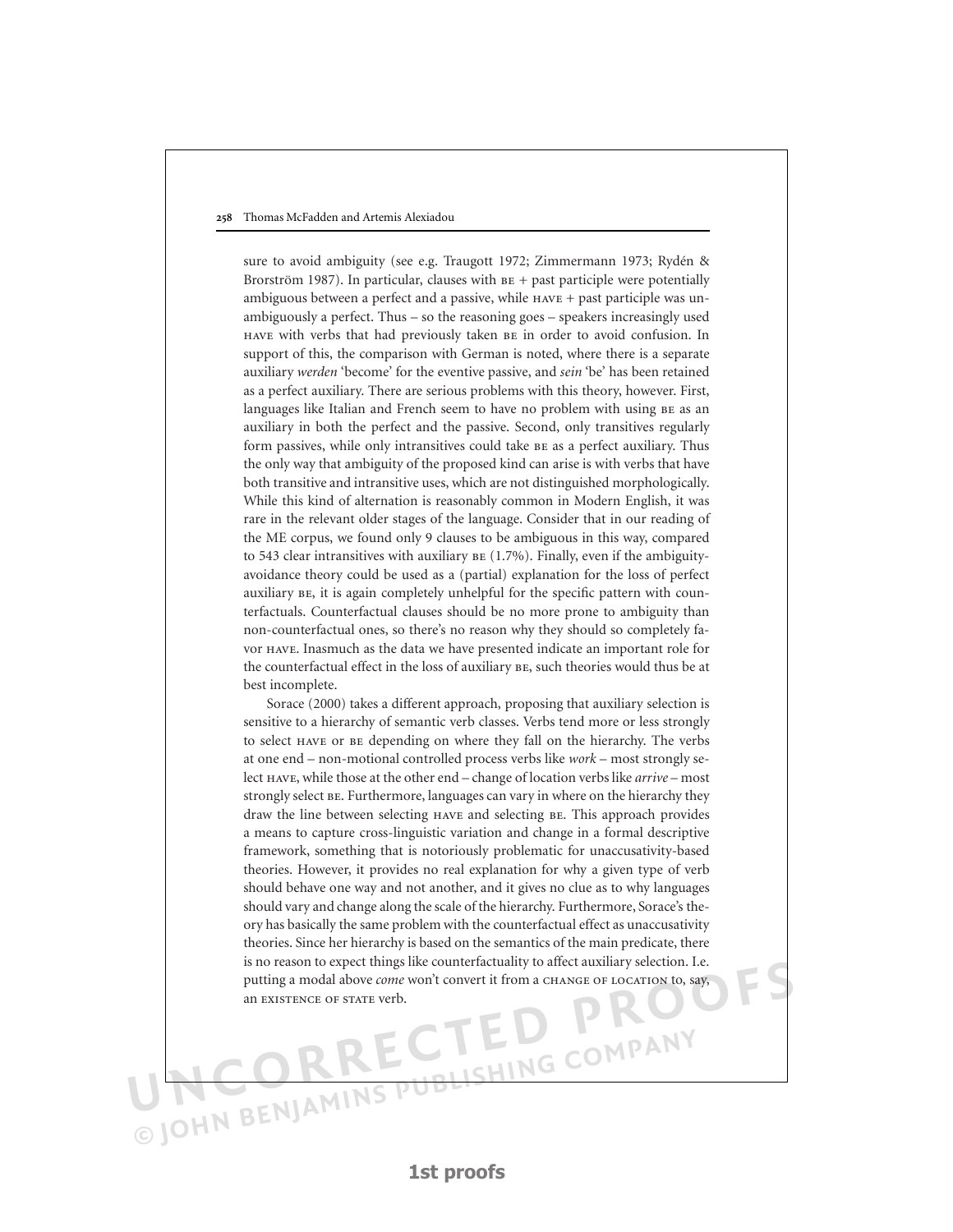The only theory of which we are aware which specifically addresses the counterfactual effect is that proposed by Shannon (1995).<sup>27</sup> Shannon proposes that  $BE$ is most strongly selected by clauses that approximate what he calls a mutative intransitive prototype, which is defined in terms of a cluster of semantic properties. Like in the theories already mentioned, properties of the eventuality like telicity and agentivity are relevant here, but Shannon claims that higher level properties of the utterance go into defining the prototype as well. In particular, the mutative intransitive prototype is defined as a positive assertion about a non-agentive eventuality denoting a change of state or place in the sole nominal argument (mutative is a cover-term for change of state or place used in the older literature on auxiliary selection). Things like irrealis mood and negation move a clause away from the mutative prototype by canceling the assertion that the change has taken place. Since this prototype is what triggers selection of be, these factors can thus have the effect of favoring have. Shannon's prototype-based theory suffers from many of the same deficiencies as Sorace's hierarchy-based theory. No real explanation is offered for why selection of be should correlate with the mutative prototype. Furthermore, while it can accommodate cross-linguistic variation, it does not explain it. It is simply claimed that languages vary in how close an eventuality must be to the mutative prototype to trigger selection of be. There is no attempt to relate the different behavior of, say, Italian and Middle Dutch to independently observable differences in the languages. Even on a descriptive level, the older English data discussed here may be problematic for Shannon's theory. As we have seen, counterfactuality on its own was enough to rule out be without consideration of telicity, agentivity or anything else. Putting counterfactuality on the same level as these other properties in the definition of a single prototype fails to reflect this asymmetry, and saying that the prototype was hyper-sensitive to counterfactuality in Middle and Early Modern English would just be a restatement of the facts.<sup>28</sup>

Unlike most of these theories, the account we proposed in Section 4 can handle the special properties of auxiliary selection in older English. Furthermore, it distinguishes itself from Shannon (1995)'s theory in that it relates these properties to other characteristics of the perfect in the language. Specifically, older English had a

**<sup>.</sup>** Most of the other works which discuss the effect are essentially descriptive – i.e. they are concerned primarily with documenting the changes that happened in English, and only secondarily, if at all, with offering a cross-linguistically valid theoretical interpretation of those changes. Others are theoretically oriented (e.g. Traugott 1972; Lipson 1999), but are more concerned with other phenomena and do not offer an explanation for the counterfactual effect.

dle Dutch and Middle High German, and in those languages the counterfactual effect was<br>apparently not categorical. His account is thus descriptively accurate for the languages it was<br>specifically designed to deal with.<br><br>**R .** To be fair, it should be noted that Shannon was concerned primarily with data from Middle Dutch and Middle High German, and in those languages the counterfactual effect was apparently not categorical. His account is thus descriptively accurate for the languages it was specifically designed to deal with.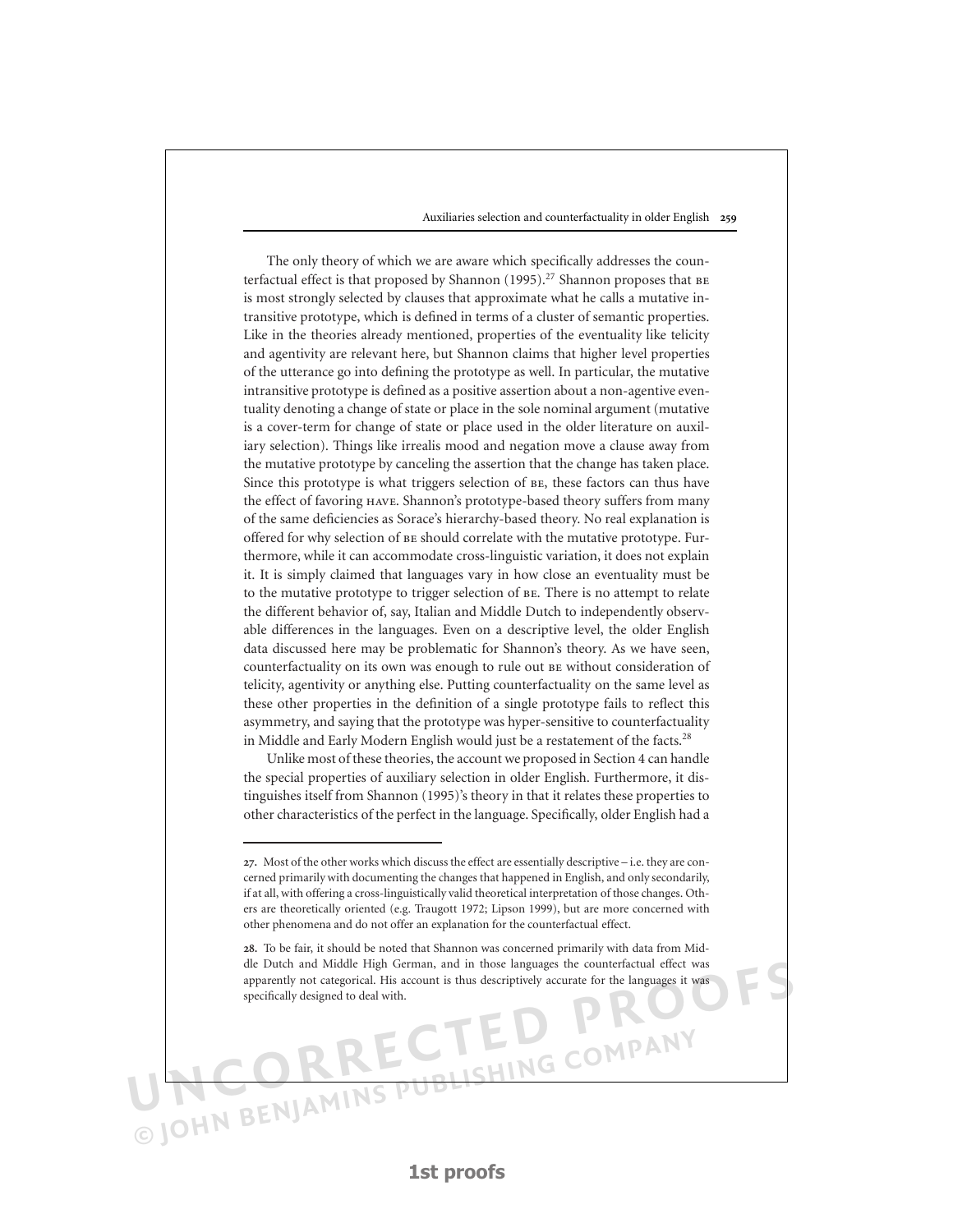counterfactual effect while Modern German does not, because the older English be perfect was still a stative resultative construction, while the modern German one is a full-fledged temporal perfect. Clearly, our account is not intended to replace other theories discussed here completely. We have not presented a theory of the general distribution of be and have for older English, let alone cross-linguistically, but have simply offered an explanation for the effect of counterfactuality on the choice of auxiliary. A complete account of the alternation between be and have in a language like ME will require a combination of our account of the counterfactual effect with some (perhaps heavily modified) version of one of the theories discussed in this section. As pointed out above, the counterfactual effect seems to be something that operates independent from and on top of the general patterns of auxiliary selection in the language, so such a modular approach seems appropriate.

# **. Conclusion and open questions**

In this chapter we have argued that the initial retreat of be as a perfect auxiliary in English was the tied to the rise of the counterfactual effect. We have shown that auxiliary be was categorically incompatible with past counterfactual semantics, and that the first appearance of have with *come* correlates with the first appearance of counterfactuals in the perfect. Other syntactic and semantic factors which have previously been claimed to favor have have been shown to either be attributable indirectly to the counterfactual effect, or to be significantly weaker. We have proposed an analysis of the effect based on the proposal that the older English be perfect was in fact still a transparent resultative stative construction, and in this way we were able to account for some of the additional facts which are not obviously related to counterfactuality. Phenomena similar to the counterfactual effect in related languages were then discussed, which lend some support to the diachronic aspect of our analysis. Finally, we have discussed the implications that the counterfactual effect has for familiar theories of auxiliary selection, both those based on languages like German, Dutch and Italian and those which have attempted to take the older English data into account.

which came at the end of the EModE period? Was this what led to the ultimate<br>disappearance of BE? Furthermore, how did the counterfactual effect fare in Late<br>Modern English? Was there a period when the BE perfect developed Of course, a number of empirical and theoretical questions are raised by our findings and analysis which we have not yet addressed. Many of these concern the development of English after the period that we have focused on here, and are the subject of our ongoing corpus research. Most importantly, what is the nature of and explanation for the second jump in the frequency of have with *come*, which came at the end of the EModE period? Was this what led to the ultimate disappearance of be? Furthermore, how did the counterfactual effect fare in Late Modern English? Was there a period when the be perfect developed into a true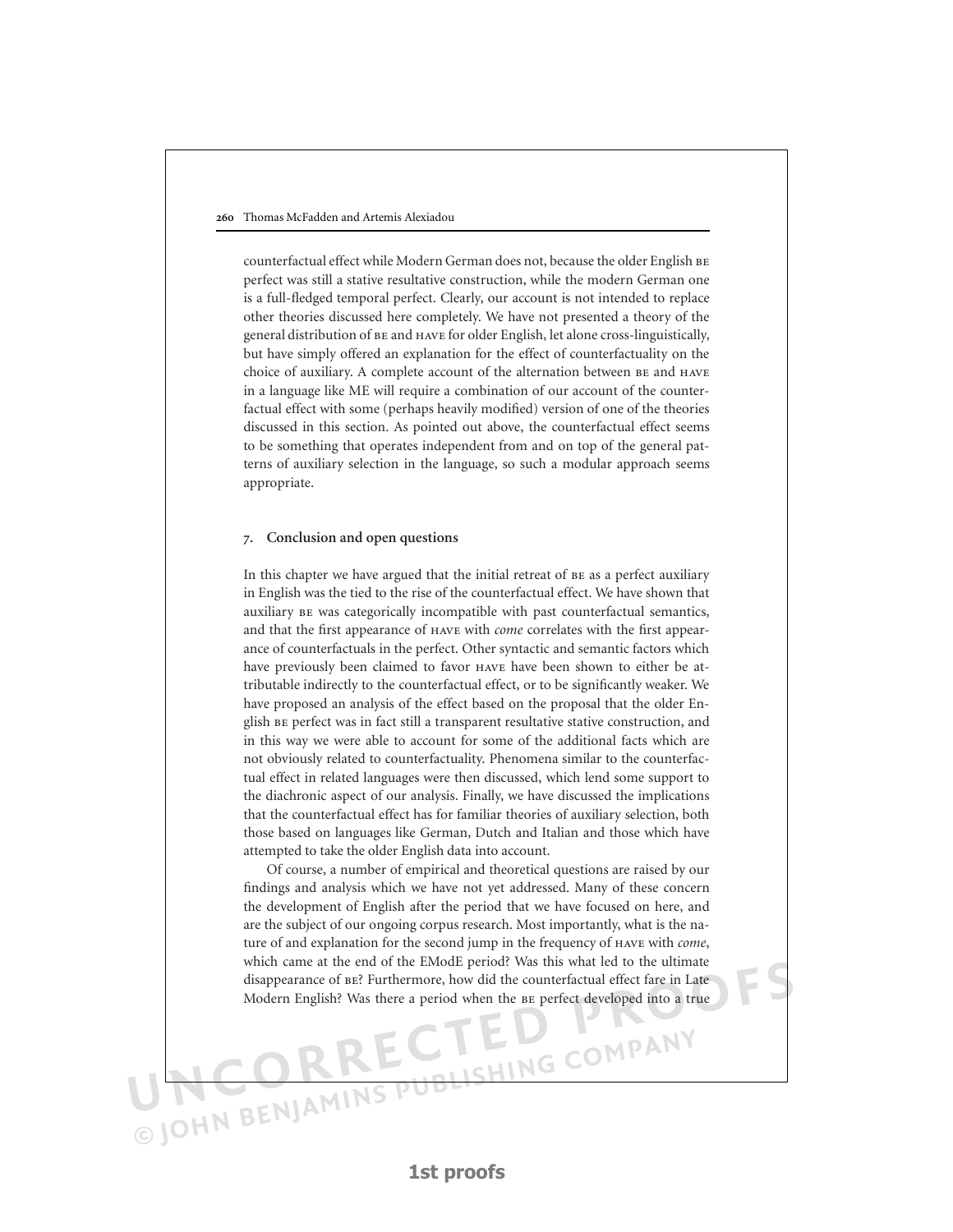parallel of the have perfect before it disappeared, or did it remain restricted to resultative contexts? Even for the ME and EModE periods that we covered, questions remain regarding the influence of infinitives and negation on auxiliary selection. Will these reduce to interactions with the semantics of the BE perfect too, or is something else going on? Cross-linguistic issues arise as well. If our analysis of the difference between ME, Middle Dutch and Old Neapolitan on the one hand and the modern languages on the other hand is correct, then we should also find evidence for the counterfactual effect in earlier stages of German and French. Finally, as hinted at in the previous section, the account we have developed here for the counterfactual effect needs to be embedded in a general theory of auxiliary selection with which it is consistent, and which ideally can account for the subsequent stages in the loss of be as a perfect auxiliary.

#### **References**

Burzio, L. (1986). *Italian Syntax*. Boston: Reidel.

- Condoravdi, C. (2002). Temporal interpretation of modals: Modals for the present and for the past. In D. Beaver, L. C. Martínez, B. Clark, & S. Kaufmann (Eds.), *The Construction of Meaning* (pp. 59–87). Stanford CA: CSLI Publications.
- Elsness, J. (1997). *The Perfect and the Preterite in Contemporary and Earlier English*. Berlin: Mouton de Gruyter.
- Fridén, G. (1948). *Studies on the Tenses of the English Verb from Chaucer to Shakespeare, with Special Reference to the Late Sixteenth Century*. Cambridge MA: Harvard University.
- Hoffmann, G. (1934). Die Entwicklung des umschriebenen Perfektums im Altenglischen und Frühmittelenglischen. PhD dissertation, Universität Breslau.
- Iatridou, S. (2000). The grammatical ingredients of counterfactuality. *Linguistic Inquiry, 31*, 231–270.
- Iatridou, S., Anagnostopoulou, E., & Pancheva, R. (2003). Observations about the form and meaning of the perfect. In A. Alexiadou, M. Rathert, & A. von Stechow (Eds.), *Perfect Explorations* (pp. 153–204). Berlin: Mouton de Gruyter.
- Johannisson, T. (1958). On the *be* and *have* constructions with mutative verbs. *Studia Linguistica, 12*, 106–118.
- Kakietek, P. (1976). The perfect auxiliaries in the language of Shakespeare. *Studia Anglica Posnaniensa, 8*, 45–53.
- Kayne, R. (1993). Toward a modular theory of auxiliary selection. *Studia Linguistica, 47*, 381– 405.
- Kern, J. H. (1912). *De met het Participium Praeteriti Omschreven Werkwoordsvormen in 't Nederlands*. Amsterdam: Johannes Mueller.
- Kroch, A., Santorini, B., & Delfs, L. (2005). *Penn-helsinki parsed corpus of Early Modern English.* Philadelphia PA: University of Pennsylvania.
- Phia PA: University of Pennsylvania.<br>
CORRECTED PROOFS Kroch, A. & Taylor, A. (1999). *Penn-Helsinki parsed corpus of Middle English* (2nd ed.). Philadelphia PA: University of Pennsylvania.